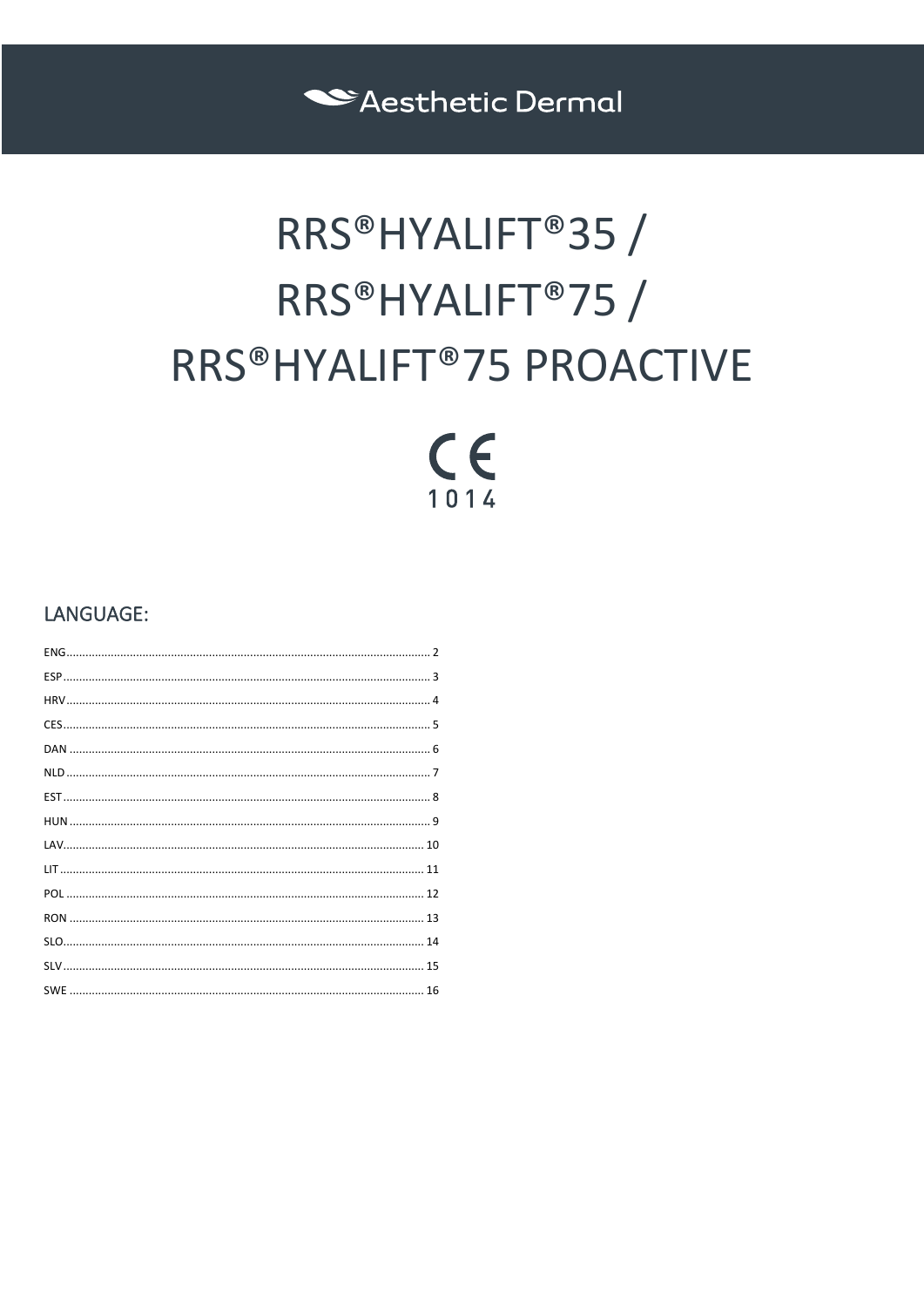## <span id="page-1-0"></span>ENG

#### **DESCRIPTION**

•RRS® HYALIFT® 35: Non-cross-linked Hyaluronic Acid 35 mg, class III medical device, made in conformity with Directive 93/42/EEC.

•RRS® HYALIFT® 75: Non-cross-linked Hyaluronic Acid 75 mg, class III medical device, made in conformity with Directive 93/42/EEC.

•RRS® HYALIFT® 75 Proactive: Non-cross-linked Hyaluronic Acid 75 mg and protective buffer, class III medical device, made in conformity with Directive 93/42/EEC.

Hyaluronic Acid is from biotechnological, non animal origin.

A medical device can only be injected by legally qualified physician in a legally authorized clinic.

#### **PRESENTATION**

Vials containing 5 ml (0,175 Fl.oz.) - Boxes of 2 vials, 6 vials, 12 vials. Syringes containing 3 ml (0,1 Fl.oz.) - Boxes of 1, 2, 4 syringes.

## **COMPOSITION**

•RRS® HYALIFT® 35 Sodium Hyaluronate 21mg/3ml / 35 mg/5 ml

•RRS® HYALIFT® 75

Sodium Hyaluronate 45mg/3ml / 75 mg/5ml •RRS® HYALIFT® 75 Proactive

Sodium Hyaluronate 45mg/3ml / 75 mg/5ml

Protective buffer 1,54mg/3ml / 2,565 mg/5 ml

#### **INDICATIONS**

•RRS® HYALIFT® 35 Dermal implant for treatment of skin photo ageing and its consequences; treatment of dermal atrophy.

•RRS® HYALIFT® 75 Dermal implant for treatment of skin photo ageing and its consequences; treatment of dermal atrophy.

•RRS® HYALIFT® 75 Proactive Dermal implant of Hyaluronic acid for treatment of skin photo ageing and its consequences; treatment of dermal atrophy; HA is solubilized in a protective buffer solution composed by amino acids with hydration and antioxidant properties that stabilize the HA.

#### **HOW TO USE**

The group of medical devices RRS® HYALIFT® is injected with or without papules in the dermis, using a 30G or a 32 G needle, with needle bevelled edge downwards. Nevertheless, the physician will use the method which best suits, and among others may be with: multiple longitudinal retro- tracing injections, fanning outwards, criss-cross technique, fish-bone technique or even transdermal techniques. Automated techniques for injections like mesotherapeutic guns may also be used.

Any injection may leave small ecchymoses points or even haematomas, mainly on patients taking acetylsalicylic acid, anti-inflammatory or taking medication delaying coagulation. It does not often

appear when the product is injected at a depth of more than 1 mm. Sensitive skins may benefit fromthe application of an anaesthetic cream prior to the treatment; said cream may cause redness or skin hypersensitivity. A too deep injection into the subcutaneous tissue does not produce the desired increase in tissue volume. The group of medical devices RRS® HYALIFT® can eventually be mixed with other injectable solutions, depending on the needs of the physician. In this case it is the physician's responsibility to verify the compatibility and the suitability of the products he uses.

Before implantation, physician should inform the patient about the possibilities of side effects (pain, redness, ecchymoses, stinging sensations and swelling, local inflammation, usually disappearing in 24 hours) and check that he is healthy. The group of medical devices RRS® HYALIFT® must be used under appropriate aseptic conditions in an authorized clinic on healthy disinfected non-inflamed skin. Non aseptic use could induce infections. After the treatment, stick the traceability label on the patient's medical record.

The areas usually treated are:

- Face
- Neck
- Cleavage
- Back of hands
- Internal face of arms
- Internal face of thighs
- Peri-umbilical area
- Abdomen (stretch marks)

#### **RECOMMENDATIONS FOR PATIENTS**

After the treatment and during 12 hours: avoid extreme temperatures, saunas and Hammam, direct exposure to sun or UV. Avoid to make-up or apply on skin products other than those advised by the doctor. The physician must inform the patient of possible local reactions related to the implantation of this resorbable device: redness and/or local inflammation which disappears within 12-24 hours. Slight oedema or small ecchymoses may occur, which usually disappear within 24 or 48 hours. Should any inflammatory reaction or any other side effect has not disappeared within a week, the patient must inform the

clinician about it immediately. The doctor will treat the patient via appropriate treatment adapted to the problem.

The doctor is requested to report any notable side effect related to the group of medical devices RRS® HYALIFT® to Skin Tech Pharma Group SL. through the website www.skintechpharmagroup.com, by e-mail at info@skintechpharmagroup.com or by post.

#### **CONTRAINDICATIONS**

Allergy to any of the ingredients. Patients presenting any skin alteration, skin disease, infections or sequelae of streptococcal infections. Patients taking immunosuppressants, undergoing

cortical therapy, with autoimmune disease history, patients with uncompensated diabetes, acute joint rheumatics, repetitive angina, and endocarditis. No studies are available for use during pregnancy and breastfeeding or in case of treatment on children or minors under 18.

#### **PRECAUTIONS**

In case of allergic risk, a test should be done before the first injection. The test results must be attached to the patient's medical record. Do not re-use a vial once opened. Do not use if the external protecting package has been seriously damaged or if you see some liquid inside of the box. Do not re-use or re-sterilize the unused leftover product; throw the leftover product away; throw the needle and the vial into specific containers.

Inform the patients under anticoagulant treatment about the risk of ecchymoses or haematomas due to injections. The patient should avoid taking acetylsalicylic acid or anti-inflammatory drug during the week preceding injections. Do not inject into the blood vessels, bones, tendons, muscles, ligaments or any organ different of skin.

Prior to injecting, check the expiry date of vials, syringes and needles; also check the integrity of the vial seal. Do not use a product which is expired or looks damaged.

Caution: the outside of the presentation is not sterile. Once the presentation has been opened,

use immediately. Do not heat, do not frost the presentation.

Inform the patient of product characteristics and possible side effects, precautions and contraindications.

There is no study available regarding cross tolerance or possible reaction between the group of medical devices RRS® HYALIFT® and definitive filler products, even if it is not injected in the same plane or area.

Should definitive implants exist, the group of medical devices RRS® HYALIFT® may be used transdermically (protocol with AD ROLL TD® or ExcellDerm® Pro, without injecting). Hyaluronic Acid precipitates when coming into contact with quaternary ammonium cations (such as Benzalkonium Chloride). Therefore, we do not recommend the group of medical devices RRS® HYALIFT® coming into contact with said product.

#### **STORAGE**

Keep away from the light, under the temperature between 2 and 35 ºC. Do not freeze, do not heat**.**.

|                       | Manufacturer / Fabricant / Fabricante:<br>SKIN TECH PHARMA GROUP, S.L.<br>C/ Pla de l'Estany, 29<br>17486 Castelló d'Empúries · Girona (SPAIN)<br>skintechpharmagroup.com<br>info@skintechpharmagroup.com |
|-----------------------|-----------------------------------------------------------------------------------------------------------------------------------------------------------------------------------------------------------|
|                       | Date of manufacture                                                                                                                                                                                       |
| LOT                   | Batch code                                                                                                                                                                                                |
|                       | Do not use if package is damaged                                                                                                                                                                          |
|                       | Do not reuse                                                                                                                                                                                              |
|                       | Do not restirilize                                                                                                                                                                                        |
| <b>STERILE</b>        | Sterilized using steam or dry heat                                                                                                                                                                        |
| 35 °C<br>$2^{\circ}C$ | Temperature limitation                                                                                                                                                                                    |
|                       | Does not contain latex                                                                                                                                                                                    |
|                       | Keep away from sunlight                                                                                                                                                                                   |
|                       | Keep dry                                                                                                                                                                                                  |
|                       | Notified body number                                                                                                                                                                                      |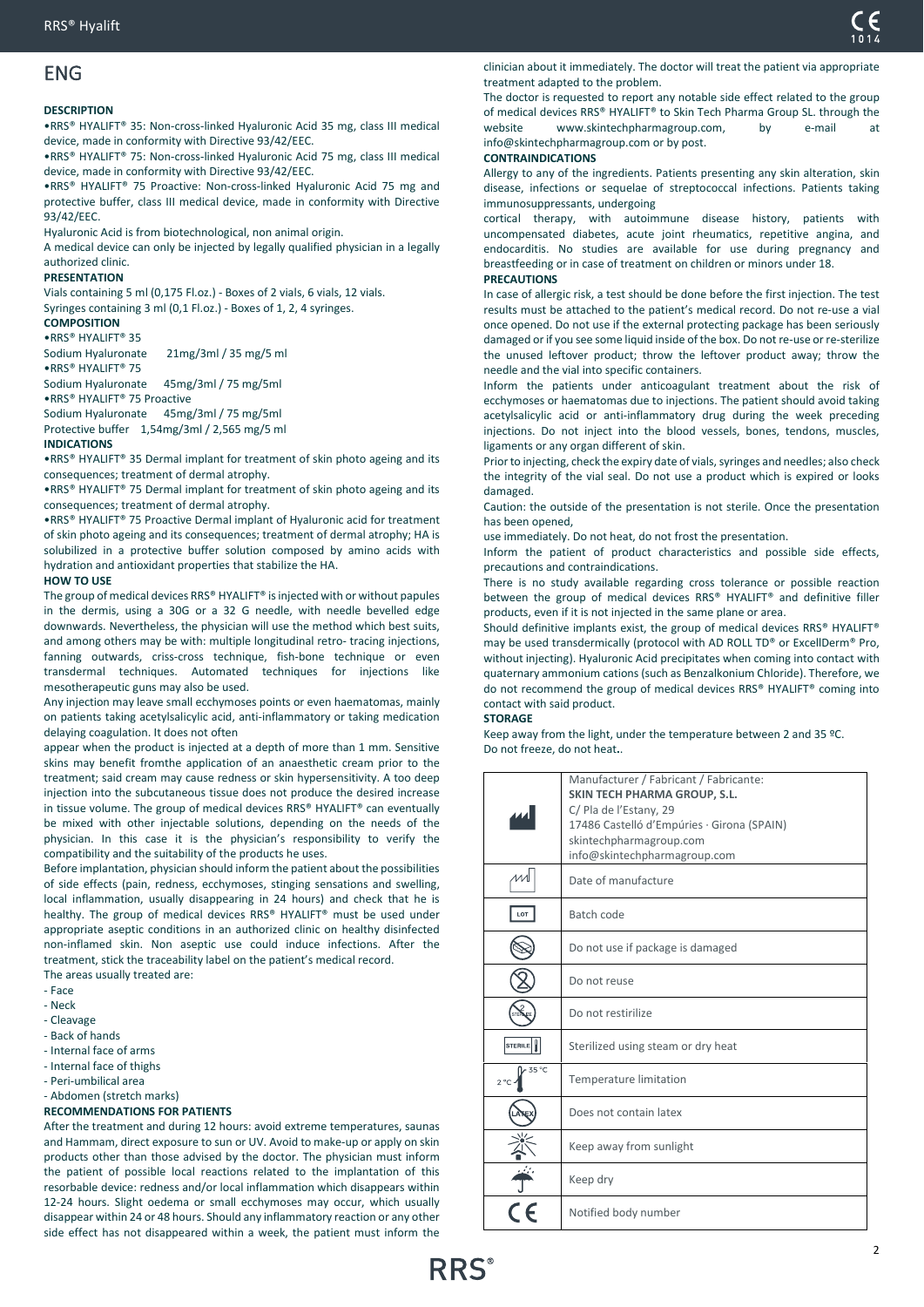## <span id="page-2-0"></span>ESP

#### **DESCRIPCIÓN**

•RRS® HYALIFT® 35: Ácido Hialurónico no reticulado 35 mg, producto sanitario clase III, fabricado según la Directiva 93/42/EEC.

•RRS® HYALIFT® 75: Ácido Hialurónico no reticulado 35 mg, producto sanitario clase III, fabricado según la Directiva 93/42/EEC..

•RRS® HYALIFT® 75 Proactive: Ácido Hialurónico no reticulado 75 mg + buffer protector, producto sanitario clase III, fabricado según la Directiva 93/42/EEC. El Ácido Hialurónico es de origen biotecnológico, no animal.

Un producto sanitario sólo puede ser inyectado por facultativos legalmente cualificados en una clínica autorizada legalmente.authorized clinic.

#### **PRESENTACIÓN**

Viales con 5 ml (0,175 Fl.oz.) – Cajas de 2 viales, 6 viales, 12 viales. Jeringas con 3 ml (0,1 Fl.oz.) – Cajas de 1, 2, 4 jeringas.. **FORMULACIÓN** •RRS® HYALIFT® 35 Sodio Hialuronato 21mg/3ml / 35 mg/5 ml •RRS® HYALIFT® 75 Sodio Hialuronato 45mg/3ml / 75 mg/5ml •RRS® HYALIFT® 75 Proactive Sodio Hialuronato 45mg/3ml / 75 mg/5ml Buffer Protector 1,54mg/3ml / 2,565 mg/5 ml

#### **INDICACIONES**

•RRS® HYALIFT® 35 Implante dérmico para el tratamiento del fotoenvejecimiento y sus consecuencias, tratamiento de la atrofia dérmic.

•RRS® HYALIFT® Implante dérmico para el tratamiento del fotoenvejecimiento y sus consecuencias, tratamiento de la atrofia dérmica.

•RRS® HYALIFT® 75 Proactive Dermal Implante dérmico de ácido hialurónico indicado para el tratamiento del fotoenvejecimiento y sus consecuencias; tratamiento de la atrofia dérmica; el HA se solubiliza en un buffer protector compuesto de aminoácidos con propiedades hidratantes y antioxidantes que estabilizan el HA.

#### **MODO DE EMPLEO**

El grupo de productos sanitarios RRS® HYALIFT® se inyecta con o sin pápulas en la dermis, utilizando una aguja 30G o 32G, con el borde biselado de la aguja hacia abajo. Sin embargo, el facultativo deberá utilizar el método más apropiado, que entre otros pueden ser: inyecciones lineal superficiales múltiples, tunelización retrógrada, en abanico, técnica "criss-cross", técnica "fish-bone" o incluso las técnicas transdérmicas. También se pueden utilizar técnicas automatizadas para inyección tales como las pistolas mesoterapéuticas.

La inyección puede dejar pequeños puntos de equimosis o incluso hematomas, principalmente en pacientes que tomen ácido salicílico, anti-inflamatorios o alguna otra medicación que retrase la coagulación. No suele aparecer cuando el producto es inyectado a una profundidad mayor de 1 mm. En pieles sensibles, la aplicación de una crema anestésica antes del tratamiento puede ser conveniente; dicha crema puede causar rojeces o hipersensibilidad en la piel. Una inyección demasiado profunda en el tejido subcutáneo no produce el incremento deseado en el volumen del tejido. El grupo de productos sanitarios RRS® HYALIFT® puede mezclarse eventualmente con otras soluciones inyectables, dependiendo de las necesidades. En este caso, el facultativo es el responsable de verificar la compatibilidad e idoneidad de los productos que utiliza.

Antes del implante, el facultativo debe informar al paciente sobre los posibles efectos secundarios (dolor, rojeces, equimosis, sensación de escozor, hinchazón, inflamación local, que normalmente desaparecen en 24 horas) y comprobar que el paciente esté sano.

El grupo de productos sanitarios RRS® HYALIFT® debe utilizarse en condiciones asépticas apropiadas en una clínica autorizada, en pieles saludables y no inflamadas, correctamente desinfectadas. Un uso no aséptico puede ocasionar infecciones en los puntos de entrada de la inyección. Después del tratamiento, pegar la etiqueta de trazabilidad en la historia del paciente.

Las zonas que se suelen tratar son: - Face

- Rostro
- Cuello
- Escote
- Dorso de las manos

- Interior de los brazos - Interior de los muslos - Zona periumbilical

#### - Abdomen (estrías)

#### **RECOMMENDACIONES PARA LOS PACIENTES**

Tras el tratamiento y durante 12 horas: evitar temperaturas extremas, saunas y Hammam, exposición directa al sol o UV. Evitar el maquillaje o la aplicación cutánea de cualquier producto que no haya sido recomendado por el médico. El facultativo debe informar al paciente de las posibles reacciones locales relacionadas con la implantación de este producto sanitario: rojeces y/o inflamación local que desaparecen en 12-24 horas. Pueden suceder pequeños edemas o equimosis, que usualmente desaparecen en 24 o 48 horas. En caso

de reacción inflamatoria o cualquier otro efecto secundario que no desaparezca en el transcurso de una semana, el paciente debe informar de ello inmediatamente. El médico tratará al paciente mediante un tratamiento adecuado, adaptado al problema.

Solicitamos al medico que informe de cualquier efecto notable relacionado con el grupo de productos sanitarios RRS® HYALIFT® a Skin Tech Pharma Group SL. a través de la página web www.skintechpharmagroup.com, por e-mail a info@skintechpharmagroup.com o por vía postal.

#### **CONTRAINDICACIONES**

Alergia a alguno de los ingredientes. Pacientes que presenten infecciones, alteraciones o enfermedades de la piel, o bien secuelas de infecciones de estreptococo. Pacientes que tomen inmunosupresores, bajo terapia cortical, con histórico de enfermedades autoinmunes, pacientes con diabetes descompensada, reumatismos articular agudo, angina recurrente, endocarditis. No hay estudios disponibles para el uso durante el embarazo y la lactancia o en el caso de niños o menores de 18 años.

#### **PRECAUCIONES**

En caso de riesgo de alergia, debe hacerse una prueba antes de la primera inyección. Los resultados de esta prueba se adjuntaran a la historia del paciente. No reutilizar el vial una vez abierto. No utilizar, si el embalaje protector externo presenta serios daños o si hay algún líquido dentro de la caja. No reutilizar o re-esterilizar el producto sobrante; desechar el producto sobrante; desechar la aguja y el vial en los contenedores específicos.

Se debe informar a los pacientes bajo tratamiento de anticoagulantes sobre el riesgo de equimosis o haematomas por el uso de las inyecciones. El paciente debe evitar tomar ácido acetilsalicílico o fármacos anti-inflamatorios durante la semana previa a las inyecciones. No inyectar en vasos sanguíneos, huesos, tendones, músculos, ligamentos o cualquier órgano que no sea la piel.

Antes de inyectar, comprobar la fecha de caducidad de los viales, jeringas y agujas, así como la integridad del precinto del vial. No utilizar un producto caducado o con aspecto dañado. Precaución: el exterior de la presentación no es estéril. Una vez abierta la presentación, utilizar inmediatamente. No calentar ni congelar la presentación.

El paciente debe ser informado de las características del producto y de sus posibles efectos secundarios, precauciones y contraindicaciones.

No hay estudios disponibles acerca de la intolerancia o posible reacción entre el grupo de productos sanitarios RRS® HYALIFT® y otros productos de rellenado, incluso si no son inyectados en la misma zona. En caso de que existan implantes definitivos, el grupo de productos sanitarios RRS® HYALIFT® debe ser utilizado de manera transdérmica (protocolo con AD ROLL TD® o ExcellDerm® Pro, sin inyectar). El Ácido Hialurónico precipita al entrar en contacto con cationes de amonio cuaternarios (tales como el Cloruro de Benzalconio), por lo cual no es recomendable que el grupo de productos sanitarios RRS® HYALIFT® entre en contacto con dicho producto.

#### **CONSERVACIÓN**

No exponer a la luz. Mantener a temperaturas entre 2 y 35oC. No congelar, no calentar.

|                       | Manufacturer / Fabricant / Fabricante:<br>SKIN TECH PHARMA GROUP, S.L.<br>C/ Pla de l'Estany, 29<br>17486 Castelló d'Empúries · Girona (SPAIN)<br>skintechpharmagroup.com<br>info@skintechpharmagroup.com |
|-----------------------|-----------------------------------------------------------------------------------------------------------------------------------------------------------------------------------------------------------|
| и                     | Date of manufacture                                                                                                                                                                                       |
| LOT                   | Batch code                                                                                                                                                                                                |
|                       | Do not use if package is damaged                                                                                                                                                                          |
|                       | Do not reuse                                                                                                                                                                                              |
|                       | Do not restirilize                                                                                                                                                                                        |
| <b>STERILE</b>        | Sterilized using steam or dry heat                                                                                                                                                                        |
| 35 °C<br>$2^{\circ}C$ | <b>Temperature limitation</b>                                                                                                                                                                             |
|                       | Does not contain latex                                                                                                                                                                                    |
|                       | Keep away from sunlight                                                                                                                                                                                   |
|                       | Keep dry                                                                                                                                                                                                  |
|                       | Notified body number                                                                                                                                                                                      |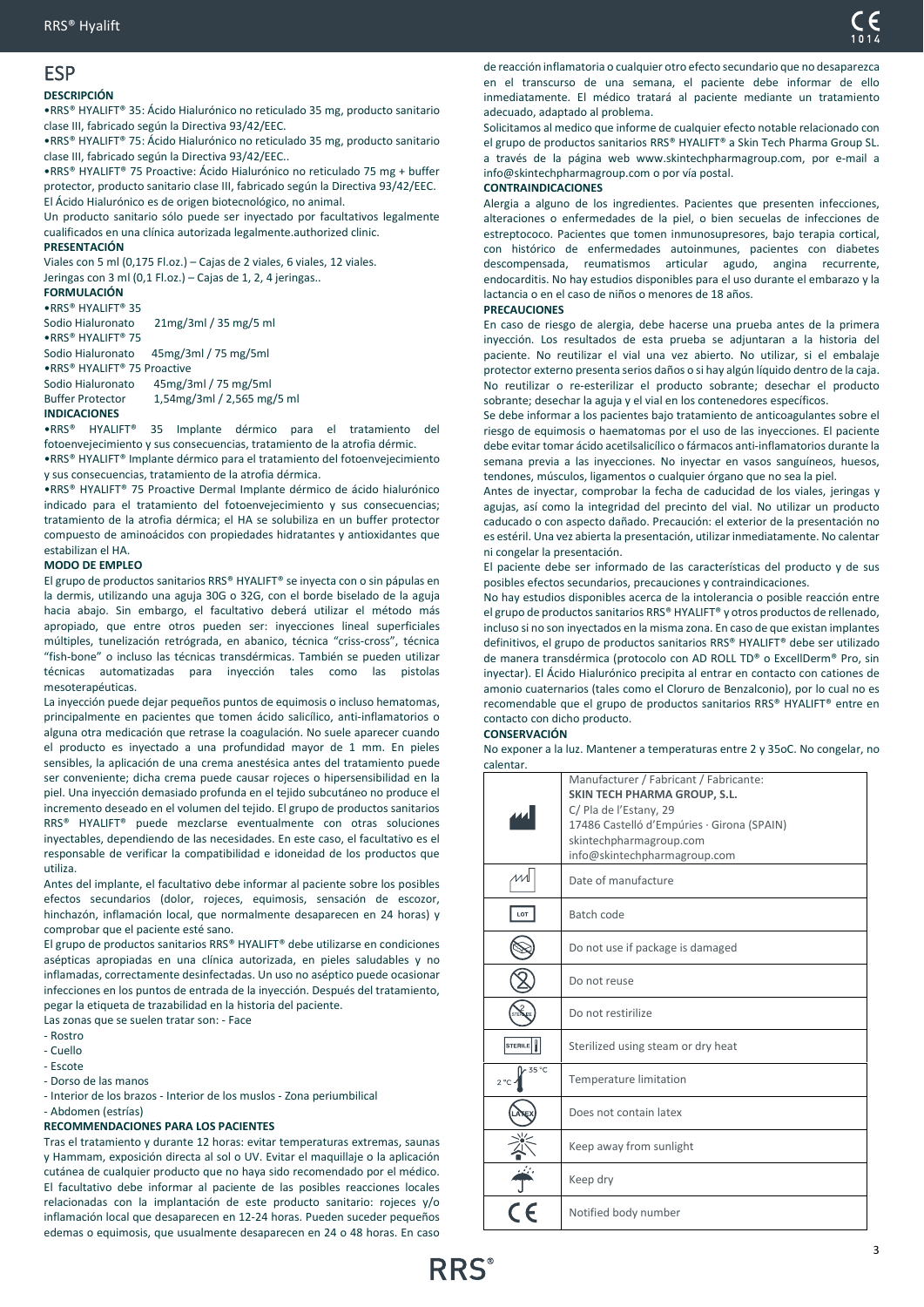## <span id="page-3-0"></span>HRV

#### **OPIS**

- RRS® HYALIFT® 35: Neizmiješana hijaluronska kiselina 35 mg, medicinski proizvod klase III, proizveden u skladu s Direktivom 93/42 / EEC.

RRS® HYALIFT® 75: Neuspješna hijaluronska kiselina 75 mg, medicinski proizvod klase III, proizveden u skladu s Direktivom 93/42 / EEC.

- RRS® HYALIFT® 75 Proactive: Hijaluronska kiselina 75 mg i zaštitni pufer, medicinski proizvod klase III proizveden u skladu s Direktivom 93/42 / EEC. Hijaluronska kiselina je biotehnološkog, neživotinjskog podrijetla. Medicinski proizvod smije ubrizgati samo pravno kvalificirani liječnik u zakonski ovlaštenoj klinici.

#### **PRAKIRANJE**

Bočica sadrži 5 ml (0,175 Fl.oz.) – Kutija 2, 6 ili 12 bočica. Šprica sadrži 3 ml (0,1 Fl.oz.) – Kutija od 1, 2, 4 šprice.

**SASTAV**

•RRS® HYALIFT® 35

Natrij hijaluronat 21mg/3ml / 35 mg/5 ml

•RRS® HYALIFT® 75

Natrij hijaluronat 45mg/3ml / 75 mg/5ml

•RRS® HYALIFT® 75 Proactive

Natrij hijaluronat 45mg/3ml / 75 mg/5ml Zaštitini pufer 1,54mg/3ml / 2,565 mg/5 ml

#### **INDIKACIJE**

•RRS® HYALIFT® 35 Dermalni implantat za tretmane kožnog fotostarenja i njihovih posljedica; tretman dermalne.

•RRS® HYALIFT® 75 Dermalni implantat za tretmane kožnog fotostarenja i njihovih posljedica; tretman dermalne.

RRS® HYALIFT® 75 Dermalni implantat za tretmasne kožnog fotostarenja i njihovih posljedica; tretman dermalne atrofije; HA je otopljena u zaštitnom puferu koji se sastoji od aminokiselina s pojačanim hidratacijskim i antioksidativnim svojstvima.

#### **NAČIN KORIŠTENJA**

Grupa medicinskih proizvoda RRS® HYALIFT® injecira se u dermis sa ili bez papula, koristeći iglu od 30G ili 32 G, ukošenog ruba. Štoviše, liječnjik će odabrati metodu koja mu najbolje odgovara ili kombinaciju mogućih: višestruko longitudinalno retrogradno injeciranje, lepezasto injeciranje, unakrsna tehnika, tehnika riiblje kosti ili naposlijetku transdermalna tehnika. Automatizirane tehnike pomoću pištolja za mezoterapiju su također moguće.

Any injection may leave small ecchymoses points or even haematomas, mainly on patients taking acetylsalicylic acid, anti-inflammatory or taking medication delaying coagulation. It does not often appear when the product is injected at a depth of more than 1 mm. Sensitive skins may benefit from the application of an anaesthetic cream prior to the treatment; said cream may cause redness or skin hypersensitivity. A too deep injection into the subcutaneous tissue does not produce the desired increase in tissue volume. The group of medical devices RRS® HYALIFT® can eventually be mixed with other injectable solutions, depending on the needs of the physician. In this case it is the physician's responsibility to verify the compatibility and the suitability of the products he uses.

Before implantation, physician should inform the patient about the possibilities of side effects (pain,

redness, ecchymoses, stinging sensations and swelling, local inflammation, usually disappearing in 24 hours) and check that he is healthy.

The group of medical devices RRS® HYALIFT® must be used under appropriate aseptic conditions in an authorized clinic on healthy disinfected non-inflamed skin. Non aseptic use could induce infections. After the treatment, stick the traceability label on the patient's medical record.

The areas usually treated are: - Face

- Neck
- Cleavage
- Back of hands
- Internal face of arms
- Internal face of thighs
- Peri-umbilical area
- Abdomen (stretch marks)

## **PREPORUKE PACIJENTIMA**

Nakon tretmana i tijekom 12 sati: izbjegavajti ekstremne temperature, saune i prostorije sa parom, izravno izlaganje suncu ili UV zračenju. Izbjegavati šminkanje ili nanošenje proizvoda za kožu osim onih koje savjetuje liječnik. Liječnik mora obavijestiti pacijenta o mogućim lokalnim reakcijama povezanim s implantacijom ovog resorbirajućeg uređaja: crvenilo i / ili lokalna upala koja nestaje unutar 12-24 sata. Može doći do laganog edema ili malih ekhimoza koje obično nestaju unutar 24 ili 48 sati. Ako upalna reakcija ili bilo koja druga nuspojava nije nestala u roku od tjedan dana, pacijent mora o tome odmah obavijestiti liječnika. Liječnik će liječiti pacijenta odgovarajućom terapijom prilagođenom problemu.

Od liječnika se traži da prijavi svaku značajnu nuspojavu koja se odnosi na skupinu medicinskih proizvoda RRS® Hyalift® na Skin Tech Pharma Group SL. putem web stranice www.skintechpharmagroup.com, putem e-maila info@skintechpharmagroup.com ili poštom.

#### **KONTRAINDIKACIJE**

Alergija na bilo koji od sastojaka. Pacijenti pokazuju bilo kakvu promjenu na koži, bolest kože, infekciju ili posljedice streptokoknih infekcija. Pacijenti koji uzimaju imunosupresante, podvrgavaju se kortikalnoj terapiji, imaju povijest autoimunih bolesti, bolesnike s nekompenziranim dijabetesom, akutne zglobne reumatske bolesti, ponavljajuću anginu i endokarditis. Nema dostupnih studija za uporabu tijekom trudnoće i dojenja ili u slučaju liječenja djece ili maloljetnika ispod 18 godina.

#### **MJERE OPREZA**

U slučaju alergijskog rizika, test bi trebao biti učinjen prije prve injekcije. Rezultati testa moraju biti priloženi medicinskom kartonu pacijenta. Nemojte ponovno koristiti bočicu nakon otvaranja. Nemojte ga koristiti ako je vanjska zaštitna ambalaža ozbiljno oštećena ili ako vidite neku tekućinu unutar kutije. Nemojte ponovno koristiti ili ponovno sterilizirati neiskorišteni ostatak proizvoda; baciti preostali proizvod; baciti iglu i bočicu u posebne spremnike.

Obavijestite pacijente koji su pod antikoagulantnim tretmanom o riziku od ekhimoza ili hematoma zbog injekcija. Pacijent treba izbjegavati uzimanje acetilsalicilne kiseline ili protuupalnog lijeka tijekom tjedna prije injekcija. Nemojte ubrizgavati u krvne žile, kosti, tetive, mišiće, ligamente ili bilo koji organ različit od kože.

Prije ubrizgavanja, provjerite rok valjanosti bočica, špriceva i igala; također provjerite cjelovitost brtve bočice. Nemojte koristiti proizvod koji je istekao ili izgleda oštećen.

Oprez: vanjski dio prezentacije nije sterilan. Nakon što je prezentacija otvorena, koristite odmah. Ne zagrijavajte, ne zamrzavajte prezentaciju.

Informirati pacijenta o karakteristikama proizvoda i mogućim nuspojavama, mjerama opreza i kontraindikacijama.

Nema dostupnih studija vezanih uz križnu toleranciju ili moguću reakciju između skupine medicinskih proizvoda RRS® Hyalift® i konačnih proizvoda za punjenje, čak i ako se ne ubrizga u istu ravninu ili područje.

Ako postoje konačni implantati, skupina medicinskih proizvoda RRS® Hyalift® može se koristiti transdermalno (protokol s AD ROLL TD® ili ExcellDerm® Pro, bez ubrizgavanja). Hijaluronska kiselina se taloži kada dođe u kontakt s kvaternim amonijevim kationima (kao što je benzalkonijev klorid). Stoga ne preporučujemo da skupina medicinskih proizvoda RRS® Hyalift® dođe u kontakt s navedenim proizvodom.

#### **SKLADIŠTENJE**

Držite podalje od svjetla, na temperaturi između 2 i 35 ° C. Ne zamrzavajte, ne zagrijavajte.

|                       | Manufacturer / Fabricant / Fabricante:     |
|-----------------------|--------------------------------------------|
|                       | <b>SKIN TECH PHARMA GROUP, S.L.</b>        |
|                       | C/ Pla de l'Estany, 29                     |
|                       | 17486 Castelló d'Empúries · Girona (SPAIN) |
|                       | skintechpharmagroup.com                    |
|                       | info@skintechpharmagroup.com               |
| М                     | Date of manufacture                        |
| LOT                   | Batch code                                 |
|                       | Do not use if package is damaged           |
|                       | Do not reuse                               |
|                       | Do not restirilize                         |
| <b>STERILE</b>        | Sterilized using steam or dry heat         |
| 35 °C<br>$2^{\circ}C$ | Temperature limitation                     |
|                       | Does not contain latex                     |
|                       | Keep away from sunlight                    |
|                       | Keep dry                                   |
|                       | Notified body number                       |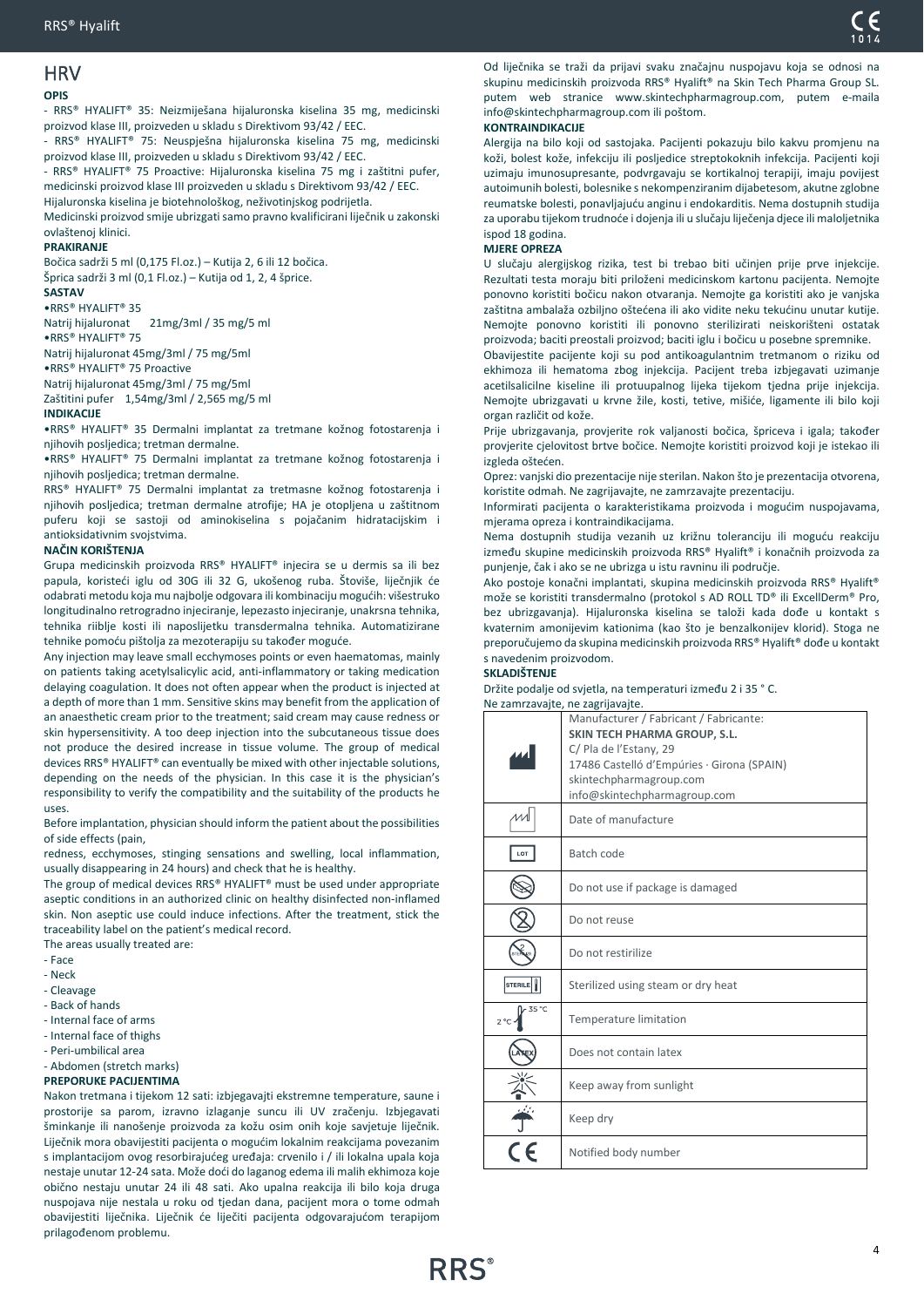#### <span id="page-4-0"></span>CES **OPIS**

-RRS® HYALIFT® 35: nezesíťovaná kyselina hyaluronová 35 mg, zdravotnický prostředek třídy III, vyrobený v souladu se směrnicí 93/42/EHS.

-RRS® HYALIFT® 75: nezesíťovaná kyselina hyaluronová 75 mg, zdravotnický prostředek třídy III, vyrobený v souladu se směrnicí 93/42/EHS.

-RRS® HYALIFT® 75 Proactive: Kyselina hyaluronová 75 mg bez zesíťování a ochranný pufr, zdravotnický prostředek třídy III, vyrobený v souladu se směrnicí 93/42/EHS.

Kyselina hyaluronová je biotechnologického původu, není živočišného původu. Zdravotnický prostředek může být aplikován pouze lékařem se zákonnou kvalifikací na zákonem schválené klinice.

#### **PREZENTACE**

Lahvičky obsahující 5 ml - krabičky po 2 lahvičkách, 6 lahvičkách, 12 lahvičkách. Injekční stříkačky s obsahem 3 ml (0,1 Fl.oz.) - krabičky po 1, 2, 4 injekčních stříkačkách.

#### **SLOŽENÍ**

- RRS® HYALIFT® 35

Hyaluronát sodný 21 mg/3 ml / 35 mg/5 ml - RRS® HYALIFT® 75

Hyaluronát sodný 45mg/3ml / 75 mg/5ml

- RRS® HYALIFT® 75 Proactive

Hyaluronát sodný 45mg/3ml / 75 mg/5ml Ochranný pufr 1,54mg/3ml / 2,565 mg/5ml

#### **INDIKACE**

-RRS® HYALIFT® 35 Dermální implantát pro léčbu fotostárnutí kůže a jeho následků; léčba kožní atrofie.

-RRS® HYALIFT® 75 Dermální implantát pro léčbu fotostárnutí kůže a jeho následků; léčba kožní atrofie.

-RRS® HYALIFT® 75 Proactive Dermální implantát kyseliny hyaluronové pro léčbu fotostárnutí kůže a jeho následků; léčba dermální atrofie; HA je solubilizována v ochranném pufrovacím roztoku složeném z aminokyselin s hydratačními a antioxidačními vlastnostmi, které stabilizují HA.

#### **JAK POUŽÍVAT**

Skupina zdravotnických prostředků RRS® HYALIFT® se aplikuje s papulkami nebo bez nich do dermis pomocí jehly 30G nebo 32 G, zkoseným okrajem jehly směrem dolů. Nicméně lékař použije metodu, která mu nejlépe vyhovuje, a mimo jiné může být s: vícenásobnými podélnými zpětnými injekcemi, vějířovitě směrem ven, technikou criss-cross, technikou rybí kosti nebo i transdermálními technikami. Mohou být použity také automatizované techniky injekcí, jako jsou mezoterapeutické pistole.

Jakákoli injekce může zanechat malé ekchymózní body nebo dokonce hematomy, především u pacientů užívajících kyselinu acetylsalicylovou, protizánětlivá léčiva nebo užívajících léky zpomalující koagulaci. Neobjevují se často, pokud je přípravek vstříknut do hloubky větší než 1 mm. Citlivé pokožce může prospět aplikace anestetického krému před ošetřením; uvedený krém může způsobit zarudnutí nebo přecitlivělost pokožky. Příliš hluboká injekce do podkoží nevede k požadovanému zvětšení objemu tkáně. Skupinu zdravotnických prostředků RRS® HYALIFT® lze případně smíchat s jinými injekčními roztoky v závislosti na potřebách lékaře. V takovém případě je povinností lékaře ověřit kompatibilitu a vhodnost jím používaných přípravků.

Před implantací by měl lékař pacienta informovat o možnostech nežádoucích účinků (bolest, zarudnutí, ekchymózy, pocity píchání a otoky, lokální zánět, který obvykle mizí do 24 hodin) a zkontrolovat, zda je zdravý.

Skupina zdravotnických prostředků RRS® HYALIFT® musí být používána za vhodných aseptických podmínek v autorizované ordinaci na zdravé dezinfikované nezánětlivé kůži. Neaseptické použití by mohlo vyvolat infekce. Po ukončení ošetření nalepte štítek o sledovatelnosti do zdravotnické dokumentace pacienta.

Obvykle ošetřované oblasti jsou:

- Obličej Vnitřní strana paží
- krk vnitřní strana stehen
- Dekolt Periumbilikální oblast

## - Hřbet rukou - Břicho (strie)

**DOPORUČENÍ PRO PACIENTY**

Po ošetření a po dobu 12 hodin: vyhněte se extrémním teplotám, saunám a hammam, přímému vystavení slunci nebo UV záření. Vyvarujte se líčení nebo nanášení jiných přípravků na pokožku než těch, které doporučil lékař. Lékař musí pacienta informovat o možných lokálních reakcích souvisejících s implantací tohoto resorbovatelného zařízení: zarudnutí a/nebo lokální zánět, který zmizí během 12-24 hodin. Může se objevit mírný otok nebo malé ekchymózy, které obvykle zmizí do 24 nebo 48 hodin. Pokud zánětlivá reakce nebo jakýkoli jiný nežádoucí účinek nezmizí do týdne, musí o tom pacient neprodleně informovat lékaře. Lékař bude pacienta léčit prostřednictvím vhodné léčby přizpůsobené danému problému.

Žádáme lékaře, aby jakýkoli nápadný nežádoucí účinek související se skupinou zdravotnických prostředků RRS® HYALIFT® nahlásil společnosti Skin Tech Pharma Group SL. prostřednictvím webových stránek www.skintechpharmagroup.com, e-mailem na adresu info@skintechpharmagroup.com nebo poštou.

#### **KONTRAINDIKACE**

Alergie na některou ze složek přípravku. Pacienti s jakoukoli kožní změnou, kožním onemocněním, infekcí nebo následky streptokokových infekcí. Pacienti užívající imunosupresiva, podstupující kortikální léčbu, s autoimunitním onemocněním v anamnéze, pacienti s nekompenzovaným diabetem, akutní kloubní revmatikou, opakovanou anginou pectoris a endokarditidou. Nejsou k dispozici žádné studie pro použití během těhotenství a kojení nebo v případě léčby dětí nebo mladistvých do 18 let.

#### **PŘEDPOKLADY PRO UŽIVATELE**

V případě alergického rizika je třeba provést test před první injekcí. Výsledky testu musí být přiloženy ke zdravotnické dokumentaci pacienta. Jednou otevřenou injekční lahvičku nepoužívejte opakovaně. Nepoužívejte, pokud byl vnější ochranný obal vážně poškozen nebo pokud je uvnitř krabičky vidět nějaká tekutina. Nepoužívejte znovu ani nesterilizujte nepoužitý zbytek přípravku; zbytek přípravku vyhoďte; jehlu a lahvičku vyhoďte do zvláštních nádob.

Informujte pacienty léčené antikoagulancii o riziku vzniku ekchymóz nebo hematomů v důsledku injekcí. Pacient by se měl vyvarovat užívání kyseliny acetylsalicylové nebo protizánětlivého léku během týdne před injekcemi. Nepodávejte injekce do cév, kostí, šlach, svalů, vazů nebo jakéhokoli orgánu odlišného od kůže.

Před injekcí zkontrolujte datum použitelnosti injekčních lahviček, stříkaček a jehel; zkontrolujte také neporušenost těsnění injekční lahvičky. Nepoužívejte přípravek, který je prošlý nebo vypadá poškozeně.

Upozornění: vnější strana prezentace není sterilní. Po otevření prezentace ji okamžitě použijte. Prezentaci neohřívejte, nezmrazujte.

Informujte pacienta o vlastnostech přípravku a možných nežádoucích účincích, opatřeních a kontraindikacích.

Není k dispozici žádná studie týkající se zkřížené snášenlivosti nebo možné reakce mezi skupinou zdravotnických prostředků RRS® HYALIFT® a definitivními výplňovými přípravky, a to ani v případě, že není aplikována do stejné roviny nebo oblasti.

V případě existence definitivních implantátů lze skupinu zdravotnických prostředků RRS® HYALIFT® použít transdermálně (protokol s AD ROLL TD® nebo ExcellDerm® Pro, bez injekčního podání). Kyselina hyaluronová se při kontaktu s kvartérními amonnými kationty (jako je benzalkonium-chlorid) vysráží. Proto nedoporučujeme, aby skupina zdravotnických prostředků RRS® HYALIFT® přišla do kontaktu s uvedeným přípravkem.

#### **SKLADOVÁNÍ**

Uchovávejte mimo dosah světla, při teplotě mezi 2 a 35 ºC. Nezamrazujte, nezahřívejte.

|                 | Manufacturer / Fabricant / Fabricante:<br>SKIN TECH PHARMA GROUP, S.L.<br>C/ Pla de l'Estany, 29<br>17486 Castelló d'Empúries · Girona (SPAIN)<br>skintechpharmagroup.com<br>info@skintechpharmagroup.com |
|-----------------|-----------------------------------------------------------------------------------------------------------------------------------------------------------------------------------------------------------|
|                 | Date of manufacture                                                                                                                                                                                       |
| LOT             | Batch code                                                                                                                                                                                                |
|                 | Do not use if package is damaged                                                                                                                                                                          |
|                 | Do not reuse                                                                                                                                                                                              |
|                 | Do not restirilize                                                                                                                                                                                        |
| <b>STERILE</b>  | Sterilized using steam or dry heat                                                                                                                                                                        |
| 35 °C<br>$2 °C$ | Temperature limitation                                                                                                                                                                                    |
|                 | Does not contain latex                                                                                                                                                                                    |
|                 | Keep away from sunlight                                                                                                                                                                                   |
|                 | Keep dry                                                                                                                                                                                                  |
|                 | Notified body number                                                                                                                                                                                      |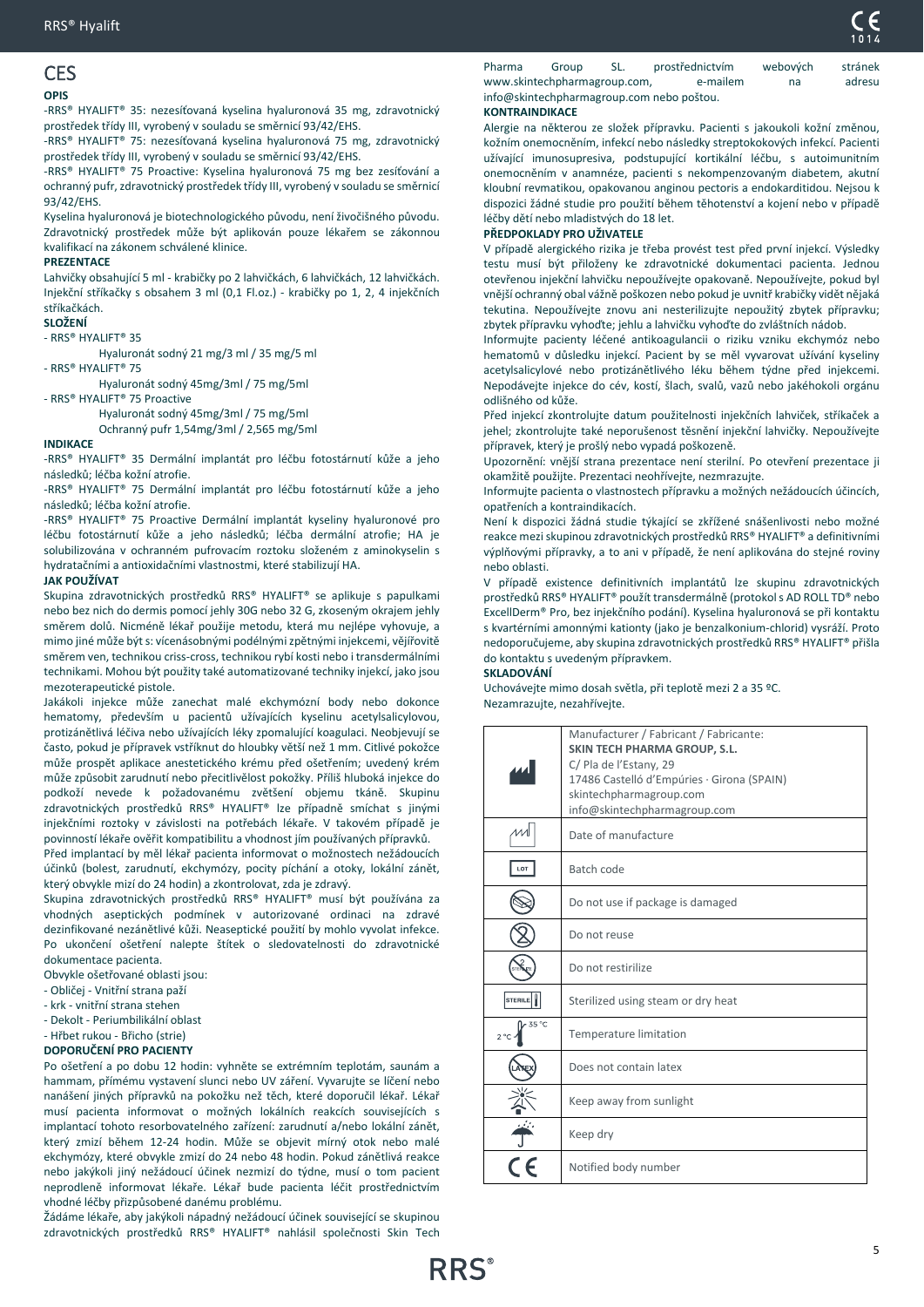## <span id="page-5-0"></span>DAN

## **BESKRIVELSE**

- RRS® HYALIFT® 35: Ikke-krydsbundet hyaluronsyre 35 mg, medicinsk udstyr i klasse III, fremstillet i overensstemmelse med direktiv 93/42/EØF.

- RRS® HYALIFT® 75: Ikke-krydsbundet hyaluronsyre 75 mg, medicinsk udstyr i klasse III, fremstillet i overensstemmelse med direktiv 93/42/EØF.

- RRS® HYALIFT® 75 Proactive: Ikke-krydsbundet hyaluronsyre 75 mg og beskyttende buffer, medicinsk udstyr i klasse III, fremstillet i overensstemmelse med direktiv 93/42/EØF.

Hyaluronsyre er af bioteknologisk, ikke animalsk oprindelse.

Et medicinsk udstyr må kun injiceres af en juridisk kvalificeret læge på en lovligt autoriseret klinik.

#### **PRÆSENTATION**

Hætteglas med 5 ml (0,175 Fl.oz.) - Æsker med 2 hætteglas, 6 hætteglas, 12 hætteglas.

Sprøjter med 3 ml (0,1 fl.oz.) - Æsker med 1, 2, 4 sprøjter.

#### **SAMMENSÆTNING** - RRS® HYALIFT® 35

Natriumhyaluronat 21mg/3ml / 35 mg/5 ml

- RRS® HYALIFT® 75

Natriumhyaluronat 45mg/3ml / 75 mg/5ml

- RRS® HYALIFT® 75 Proaktiv

Natriumhyaluronat 45mg/3ml / 75 mg/5ml

Beskyttende buffer 1,54mg/3ml / 2,565 mg/5 ml

#### **INDIKATIONER**

- RRS® HYALIFT® 35 Dermal implantat til behandling af hudens fotoforældning og dens følger; behandling af dermal atrofi.

- RRS® HYALIFT® 75 Dermal implantat til behandling af fotoforældning af huden og følgerne heraf; behandling af dermal atrofi.

- RRS® HYALIFT® 75 Proactive Dermal implantat af hyaluronsyre til behandling af hudens fotoforældning og følgerne heraf; behandling af dermal atrofi; HA er solubiliseret i en beskyttende bufferopløsning bestående af aminosyrer med hydrerende og antioxidante egenskaber, der stabiliserer HA.

#### **HVORDAN MAN BRUGER**

Gruppen af medicinsk udstyr RRS® HYALIFT® injiceres med eller uden papler i dermis ved hjælp af en 30G- eller 32G-nål med skrå kant nedad. Lægen anvender dog den metode, der passer bedst, og det kan bl.a. være med: flere langsgående retro- tracing-injektioner, vifte udad, kryds og tværs-teknik, fiskebensteknik eller endda transdermale teknikker. Der kan også anvendes automatiserede teknikker til injektioner som f.eks. mesoterapeutiske pistoler. Enhver injektion kan efterlade små ekchymoser eller endda hæmatomer, især hos patienter, der tager acetylsalicylsyre, antiinflammatoriske midler eller medicin, der forsinker koagulationen. Det gør ikke ofte forekomme, når produktet injiceres i en dybde på mere end 1 mm. Følsomme hudtyper kan have gavn af påføring af en bedøvende creme før behandlingen; denne creme kan forårsage rødme eller overfølsomhed i huden. En for dyb injektion i det subkutane væv giver ikke den ønskede forøgelse af vævets volumen. Gruppen af medicinsk udstyr RRS® HYALIFT® kan eventuelt blandes med andre injicerbare opløsninger, afhængigt af lægens behov. I dette tilfælde er det lægens ansvar at kontrollere kompatibiliteten og egnetheden af de produkter, han anvender.

Før implantation skal lægen informere patienten om mulighederne for bivirkninger (smerter,

rødme, økokymoser, stikkende fornemmelser og hævelse, lokal betændelse, der normalt forsvinder i løbet af 24 timer) og kontrollere, at han er rask.

Gruppen af medicinsk udstyr RRS® HYALIFT® skal anvendes under passende aseptiske forhold på en autoriseret klinik på sund, desinficeret og ikkeinflammeret hud. Ikke aseptisk brug kan fremkalde infektioner. Efter behandlingen skal sporbarhedsetiketten klæbes på patientens lægejournal. De områder, der normalt behandles, er:

- Ansigt
- hals
- Kavalergang
- Håndryg
- Indvendig side af armene
- Indvendig side af lårene
- Peri-umbilikalt område
- mave (strækmærker)

## **ANBEFALINGER TIL PATIENTER**

Efter behandlingen og i 12 timer: undgå ekstreme temperaturer, saunaer og hammam, direkte udsættelse for sol eller UV-stråler. Undgå at sminke sig eller anvende andre produkter på huden end dem, som lægen har anbefalet. Lægen skal informere patienten om mulige lokale reaktioner i forbindelse med implantation af dette resorberbare udstyr: rødme og/eller lokal inflammation, som forsvinder inden for 12-24 timer. Der kan forekomme lette ødemer eller små ekkymoser, som normalt forsvinder inden for 24 eller 48 timer. Hvis en inflammatorisk reaktion eller en anden bivirkning ikke er forsvundet inden for

en uge, skal patienten straks informere klinikeren herom. Lægen vil behandle patienten via en passende behandling, der er tilpasset problemet.

Lægen anmodes om at indberette enhver bemærkelsesværdig bivirkning i forbindelse med gruppen af medicinsk udstyr RRS® HYALIFT® til Skin Tech Pharma Group SL. via hjemmesiden www.skintechpharmagroup.com, pr. email på info@skintechpharmagroup.com eller pr. post.

## **KONTRAINDIKATIONER**

Allergi over for nogen af ingredienserne. Patienter med hudforandringer, hudsygdomme, infektioner eller følgevirkninger af streptokokinfektioner. Patienter, der tager immunosuppressiva, er under

kortikalbehandling, med autoimmune sygdomme i fortiden, patienter med ukompenseret diabetes, akut leddegigt, gentagne angina pectoris og endokarditis. Der foreligger ingen undersøgelser om anvendelse under graviditet og amning eller ved behandling af børn eller mindreårige under 18 år.

#### **FORSORGSANVISNINGER**

I tilfælde af allergisk risiko bør der foretages en test før den første injektion. Testresultaterne skal vedlægges patientens journal. Et hætteglas, der først er åbnet, må ikke genbruges. Må ikke anvendes, hvis den udvendige beskyttelsespakning er blevet alvorligt beskadiget, eller hvis du kan se noget væske inde i æsken. Genbrug eller steriliser ikke ubrugte produktrester; smid produktresterne væk; smid nålen og hætteglasset i særlige beholdere.

Informer patienter under antikoagulerende behandling om risikoen for ekchymoser eller hæmatomer som følge af injektioner. Patienten bør undgå at tage acetylsalicylsyre eller antiinflammatorisk medicin i ugen forud for injektionerne. Der må ikke injiceres i blodkar, knogler, sener, muskler, ligamenter eller andre organer end huden.

Før injektion skal udløbsdatoen på hætteglas, sprøjter og nåle kontrolleres, og hætteglassets forsegling skal kontrolleres. Brug ikke et produkt, hvis udløbsdato er udløbet eller ser beskadiget ud.

Forsigtighed: Præsentationens yderside er ikke steril. Når præsentationen er blevet åbnet, skal den straks anvendes. Præsentationen må ikke opvarmes og må ikke frostes.

Informer patienten om produktets egenskaber og mulige bivirkninger, forholdsregler og kontraindikationer.

Der foreligger ingen undersøgelse vedrørende krydstolerance eller mulig reaktion mellem gruppen af medicinsk udstyr RRS® HYALIFT® og definitive fyldstofprodukter, selv om det ikke injiceres i samme plan eller område.

Hvis der findes definitive implantater, kan gruppen af medicinsk udstyr RRS® HYALIFT® anvendes transdermisk (protokol med AD ROLL TD® eller ExcellDerm® Pro, uden injektion). Hyaluronsyre udfælder ved kontakt med kvaternære ammoniumkationer (som f.eks. benzalkoniumchlorid). Derfor anbefaler vi ikke, at gruppen af medicinsk udstyr RRS® HYALIFT® kommer i kontakt med nævnte produkt.

#### **OPBEVARING**

Opbevares væk fra lys, under en temperatur mellem 2 og 35 ºC. då ikke fryses opp

|                       | ivid ikke ilyses, ilid ikke upvalliles.<br>Manufacturer / Fabricant / Fabricante: |
|-----------------------|-----------------------------------------------------------------------------------|
|                       | <b>SKIN TECH PHARMA GROUP, S.L.</b>                                               |
|                       | C/ Pla de l'Estany, 29                                                            |
|                       | 17486 Castelló d'Empúries · Girona (SPAIN)                                        |
|                       | skintechpharmagroup.com                                                           |
|                       | info@skintechpharmagroup.com                                                      |
| ЛA                    | Date of manufacture                                                               |
| LOT                   | Batch code                                                                        |
|                       | Do not use if package is damaged                                                  |
|                       | Do not reuse                                                                      |
|                       | Do not restirilize                                                                |
| <b>STERILE</b>        | Sterilized using steam or dry heat                                                |
| 35 °C<br>$2^{\circ}C$ | Temperature limitation                                                            |
|                       | Does not contain latex                                                            |
|                       | Keep away from sunlight                                                           |
|                       | Keep dry                                                                          |
|                       | Notified body number                                                              |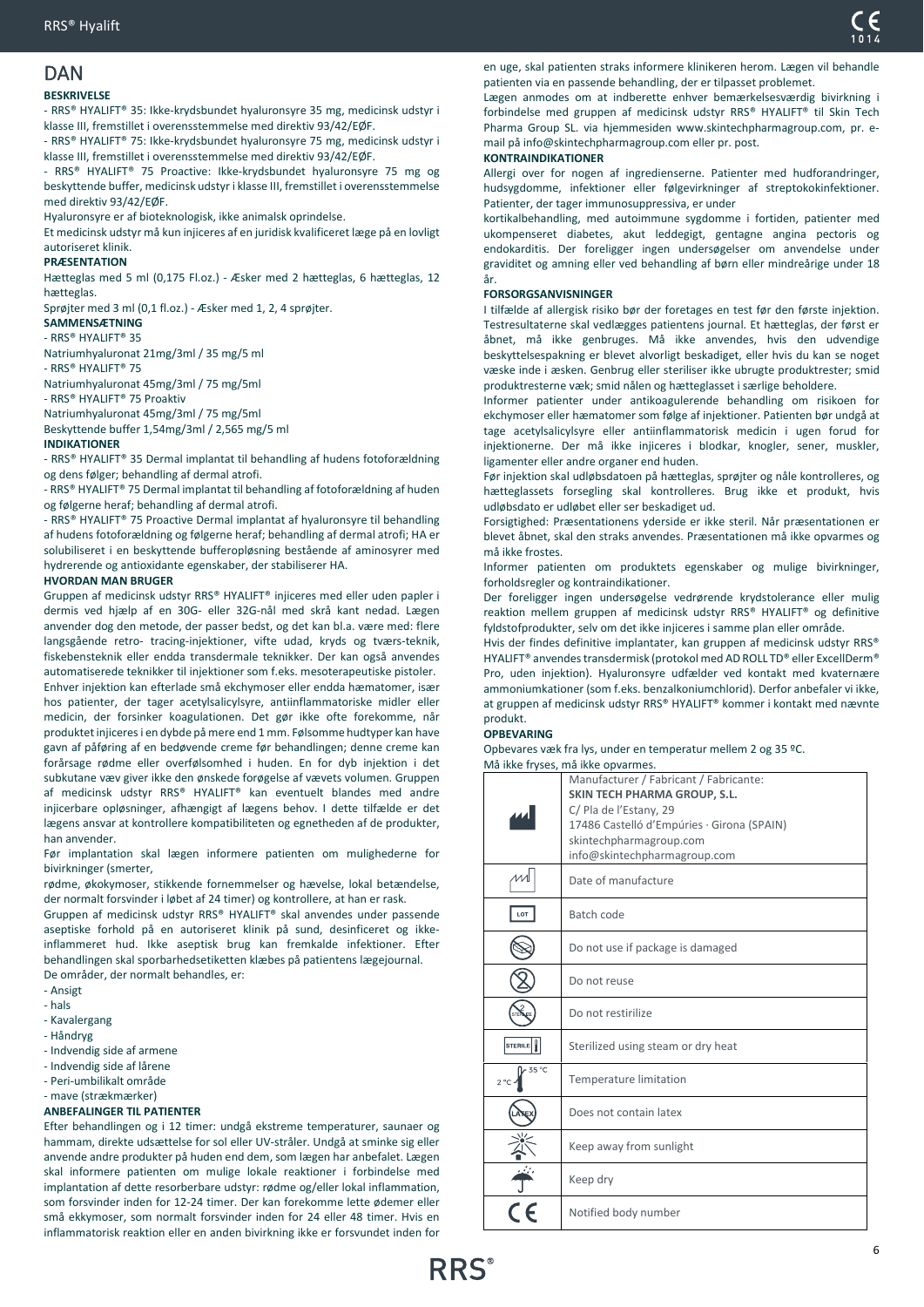#### <span id="page-6-0"></span>**OMSCHRIJVING**

•RRS® HYALIFT® 35: Niet-gecrosslinkt hyaluronzuur 35 mg, medisch hulpmiddel klasse III, ontwikkeld conform richtlijn 93/42/EEG.

•RRS® HYALIFT® 75: Niet-gecrosslinkt hyaluronzuur 75 mg, medisch hulpmiddel klasse III, ontwikkeld conform richtlijn 93/42/EEG.

•RRS® HYALIFT® 75 Proactive: Niet-gecrosslinkt hyaluronzuur 75 mg en beschermingsbuffer, medisch hulpmiddel klasse III, ontwikkeld conform richtlijn 93/42/EEG.

Het hyaluronzuur is met behulp van biotechnologie samengesteld en niet van dierlijke oorsprong. Een medisch hulpmiddel mag uitsluitend door een bevoegde arts of een bevoegde behandelaar worden geïnjecteerd.

#### **VERPAKKING**

Fiolen met 5 ml inhoud. - Dozen met 2 fiolen, 6 fiolen, 12 fiolen. Spuiten met 3 ml inhoud. - Dozen met 1, 2 of 4 spuiten.

#### **SAMENSTELLING**

•RRS® HYALIFT® 35

Natriumhyaluronaat 21 mg/3 ml / 35 mg/5 ml

•RRS® HYALIFT® 75

Natriumhyaluronaat 45 mg/3 ml / 75 mg/5 ml

•RRS® HYALIFT® 75 Proactive

Natriumhyaluronaat 45 mg/3 ml / 75 mg/5 ml

#### Beschermingsbuffer 1,54 mg/3 ml / 2,565 mg/5 ml **INDICATIES**

•RRS® HYALIFT® 35 Dermaal implantaat voor de behandeling van (de gevolgen van) photoageing van de huid; behandeling van dermale atrofie.

•RRS® HYALIFT® 75 Dermaal implantaat voor de behandeling van (de gevolgen van) photoageing van de huid; behandeling van dermale atrofie.

RRS® HYALIFT® 75 Proactive Dermaal implantaat met hyaluronzuur voor de behandeling van (de gevolgen van) photoageing van de huid; behandeling van dermale atrofie. Hyaluronzuur is opgelost in een beschermingsbuffer bestaande uit aminozuren met hydraterende en antioxidanteigenschappen die het hyaluronzuur stabiliseren.

#### **GEBRUIK**

De medische hulpmiddelen uit de groep RRS® HYALIFT® wordt in de huid geïnjecteerd, al dan niet als bolusinjectie, met een 30G of 32G naald, bevel naar onderen gericht. De behandelaar zal de meest passende methode kiezen, bijvoorbeeld meerdere oppervlakkige injecties in lengterichting, naar buiten uitwaaierend, zigzag- of visgraattechniek of zelfs een transdermale techniek. Er kan ook een mesoinjector gebruikt worden voor geautomatiseerde injecties.

Iedere injectie kan zichtbare puntbloedinkjes of blauwe plekjes achterlaten. Dit komt voornamelijk voor bij cliënten die aspirine, ontstekingsremmers of andere bloedverdunnende medicatie gebruiken. Dit zal niet vaak voorkomen als het product meer dan 1 mm diep wordt geïnjecteerd. Voor cliënten met een gevoelige huid, kan een verdovende crème worden toegepast, voorafgaand aan de behandeling. Let wel: deze crème kan de huid juist roder en gevoeliger maken. Een te diepe injectie in het onderhuidse weefsel kan ertoe leiden dat de gewenste toename van het weefselvolume niet wordt gerealiseerd. De medische hulpmiddelen uit de groep RRS® HYALIFT® kunnen eventueel gemengd worden met andere injectablevloeistoffen, afhankelijk van wat de behandelaar wenst. In dit geval is het de verantwoordelijkheid van de behandelaar om de compatibiliteit en de geschiktheid van de te gebruiken producten te verifiëren. Alvorens tot injectie over te gaan, dient de behandelaar de cliënt goed voor te lichten over de mogelijke bijwerkingen (pijn, roodheid, blauwe plekjes, een stekend gevoel, zwelling en lokale ontsteking), en dat deze meestal binnen 24 uur verdwenen zijn. Ook dient de behandelaar te controleren of de cliënt gezond is. De medische hulpmiddelen uit de groep RRS® HYALIFT® dienen onder aseptische omstandigheden te worden gebruikt om het risico op infectie te voorkomen. Uitsluitend toe te passen op een gezonde, gedesinfecteerde en niet-ontstoken huid. Voor registratiedoeleinden dient na de behandeling de bijgeleverde sticker met lotnummer altijd op de status van de cliënt te worden geplakt.

Meest gangbare gebieden voor behandeling:

- Gezicht
- Hals
- Decolleté
- Bovenkant handen
- Binnenkant armen
- Binnenkant dijen
- Navelgebied
- Buik (striae)

#### **AANBEVELINGEN VOOR CLIËNTEN**

Vermijd blootstelling aan hoge temperaturen (sauna, hamam), zonlicht of uvstraling gedurende de eerste 12 uur na behandeling. Gebruik geen andere make-up- of huidverzorgingsproducten dan zoals aanbevolen door de behandelaar. De behandelaar dient de cliënt te informeren over de mogelijkheid van het ontstaan van lokale roodheid of lokale ontstekingen als

reactie op de behandeling. Deze verdwijnen meestal binnen 12-24 uur. Er kunnen ook vochtophopingen of blauwe plekjes ontstaan. Deze verdwijnen meestal binnen 24 tot 48 uur. Als een ontsteking of andere bijwerking na een week niet is verdwenen, dient de cliënt hierover contact op te nemen met de behandelaar. De behandelaar zal de cliënt dan dienovereenkomstig behandelen. Behandelaars wordt gevraagd bijzondere bijwerkingen met betrekking tot medische hulpmiddelen uit de groep RRS® HYALIFT® te rapporteren aan Skin Tech Pharma Group SL via de website www.skintechpharmagroup.com. per e-mail naar info@skintechpharmagroup.com of per post.

#### **CONTRA-INDICATIES**

Allergie voor een van de bestanddelen. Cliënten met huidveranderingen, huidziekten, huidinfecties of gevolgen van streptokokkeninfecties. Cliënten die behandeld worden met immunosuppressiva, corticosteroïden, cliënten met een auto-immuunziekte, ongecompenseerde diabetes, acute reumatoïde artritis, terugkerende angina en endocarditis. Er is geen informatie bekend over het gebruik tijdens zwangerschap of borstvoeding of over behandeling van kinderen of minderjarigen onder de 18 jaar.

#### **VOORZORGSMAATREGELEN**

Bij een bestaand risico op allergische reacties dient voor de eerste injectie een test gedaan te worden. De resultaten van deze test dienen in het dossier van de cliënt vastgelegd te worden. Na opening fiool niet hergebruiken. Niet gebruiken als de beschermende verpakking ernstig beschadigd is of als u vloeistof binnen in de doos waarneemt. Overgebleven vloeistof niet hergebruiken of hersteriliseren maar samen met de naald en de fiool weggooien volgens de Europese en nationale richtlijnen voor veiligheid en milieubescherming. Informeer cliënten die bloedverdunnende medicatie gebruiken over het risico op blauwe plekken en bloeduitstortingen als gevolg van de injecties. De cliënt dient in de week voorafgaand aan de injectiebehandeling geen aspirine of ontstekingsremmers te gebruiken. Niet injecteren in bloedvaten, botten, pezen, spieren, gewrichtsbanden of enig ander orgaan dan de huid. Controleer vóór de injectie de houdbaarheidsdatum van fiolen, spuiten en naalden en controleer of de sluiting van de fiool nog intact is. Gebruik geen product met een verstreken houdbaarheidsdatum of met zichtbare beschadigingen. Let op: de buitenkant van de verpakking is niet steriel. Na opening dient het product onmiddellijk te wordengebruikt. Verpakking niet verhitten of bevriezen. Informeer de cliënt over de producteigenschappen en de mogelijke bijwerkingen, voorzorgs-maatregelen en contra-indicaties. Er zijn geen studies bekend over kruistolerantie of mogelijke reacties tussen medische hulpmiddelen uit de groep RRS® HYALIFT® en permanente fillerproducten, ongeacht of de injectie in hetzelfde gebied plaatsvindt. Indien er permanente fillers aanwezig zijn, kunnen de medische hulpmiddelen uit de groep RRS® HYALIFTE transdermaal worden toegepast (protocol met AD ROLL TD® of ExcellDerm® Pro, zonder te injecteren). Hyaluronzuur slaat neer als het in contact komt met quaternaire ammoniumverbindingen (bijvoorbeeld benzalkoniumchloride). Contact hiervan met de groep RRS® HYALIFT® dient dan ook te worden vermeden. **HOE BEWAART U DIT MIDDEL**

Donker bewaren bij een temperatuur tussen +2°C en +35°C. Niet bevriezen. Niet verhitten.

|                       | Manufacturer / Fabricant / Fabricante:<br>SKIN TECH PHARMA GROUP, S.L.<br>C/ Pla de l'Estany, 29<br>17486 Castelló d'Empúries · Girona (SPAIN)<br>skintechpharmagroup.com<br>info@skintechpharmagroup.com |
|-----------------------|-----------------------------------------------------------------------------------------------------------------------------------------------------------------------------------------------------------|
| лл                    | Date of manufacture                                                                                                                                                                                       |
| LOT                   | Batch code                                                                                                                                                                                                |
|                       | Do not use if package is damaged                                                                                                                                                                          |
|                       | Do not reuse                                                                                                                                                                                              |
|                       | Do not restirilize                                                                                                                                                                                        |
| STERILE               | Sterilized using steam or dry heat                                                                                                                                                                        |
| 35 °C<br>$2^{\circ}C$ | Temperature limitation                                                                                                                                                                                    |
|                       | Does not contain latex                                                                                                                                                                                    |
|                       | Keep away from sunlight                                                                                                                                                                                   |
|                       | Keep dry                                                                                                                                                                                                  |
|                       | Notified body number                                                                                                                                                                                      |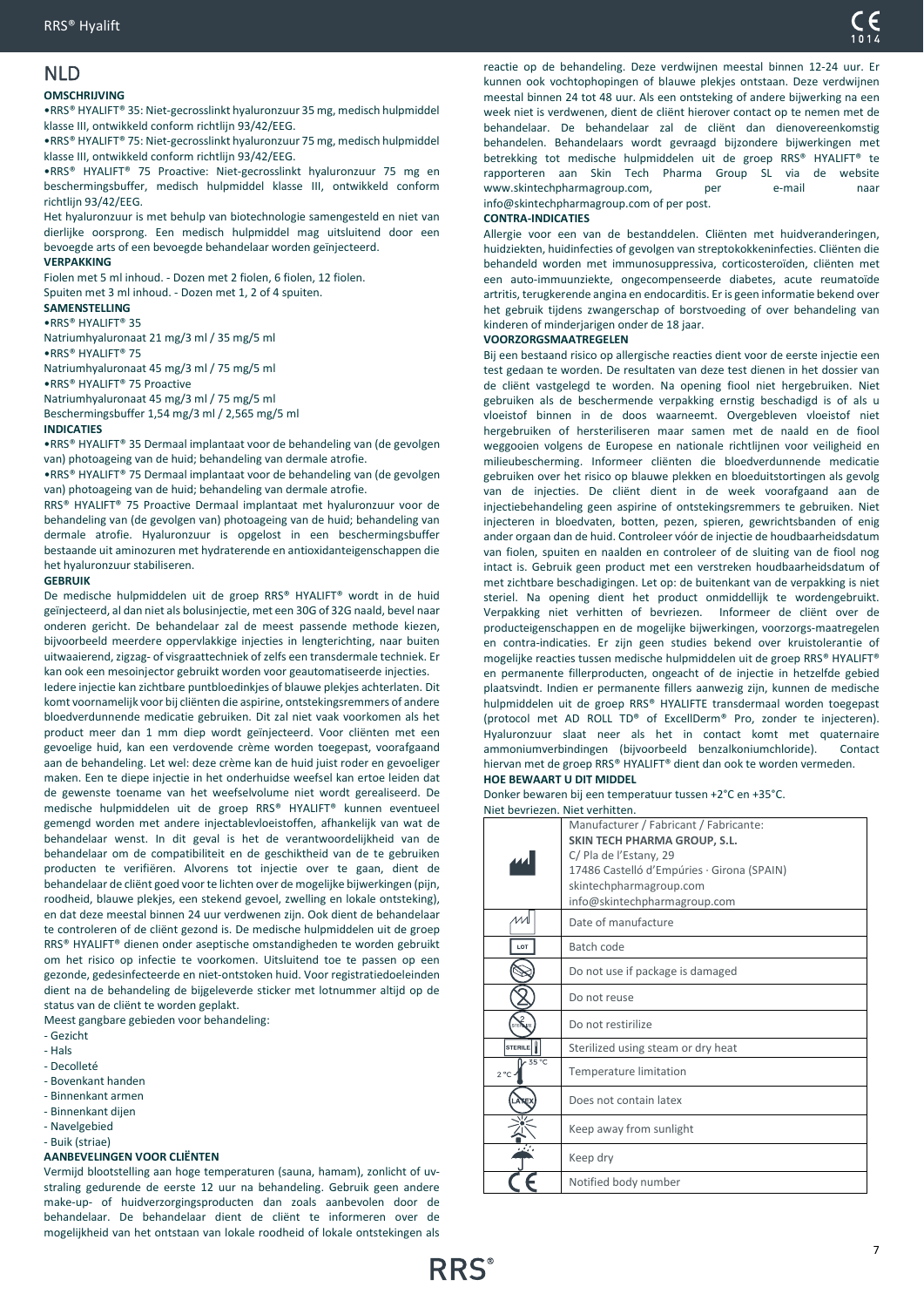## <span id="page-7-0"></span>EST

## **KIRJELDUS**

- RRS® HYALIFT® 35: ristumata hüaluroonhape 35 mg, III klassi meditsiiniseade, valmistatud vastavalt direktiivile 93/42/EMÜ.

- RRS® HYALIFT® 75: ristumata hüaluroonhape 75 mg, III klassi meditsiiniseade, valmistatud vastavalt direktiivile 93/42/EMÜ.

- RRS® HYALIFT® 75 Proactive: Mittekristalliseerunud hüaluroonhape 75 mg ja kaitsepuhver, III klassi meditsiiniseade, valmistatud vastavalt direktiivile 93/42/EMÜ.

Hüaluroonhape on biotehnoloogiline, mitte loomset päritolu.

Meditsiiniseadet võib süstida ainult seaduslikult kvalifitseeritud arst seaduslikult volitatud kliinikus.

#### **ESITLUS**

Viaalid, mis sisaldavad 5 ml (0,175 Fl.oz.) - karbid 2 viaaliga, 6 viaaliga, 12 viaaliga.

Süstlid, mis sisaldavad 3 ml (0,1 Fl.oz.) - karbid 1, 2, 4 süstlaga.

**KOOSTIS** - RRS® HYALIFT® 35

Naatriumhüaluronaat 21mg/3ml / 35 mg/5 ml

- RRS® HYALIFT® 75

Naatriumhüaluronaat 45mg/3ml / 75 mg/5ml

- RRS® HYALIFT® 75 Proaktiivne

Naatriumhüaluronaat 45mg/3ml / 75 mg/5ml

Kaitsepuhver 1,54mg/3ml / 2,565 mg/5 ml

#### **INDIKATSIOONID**

- RRS® HYALIFT® 35 Dermaalne implantaat naha fotovananemise ja selle tagajärgede raviks; naha atroofia raviks.

- RRS® HYALIFT® 75 Dermaalne implantaat naha fotovananemise ja selle tagajärgede raviks; naha atroofia raviks.

- RRS® HYALIFT® 75 Proaktiivne hüaluroonhappe dermaalne implantaat naha fotovananemise ja selle tagajärgede raviks; naha atroofia ravi; HA on lahustunud kaitsvas puhverlahuses, mis koosneb aminohapetest, millel on hüdreeriv ja antioksüdantne omadus, mis stabiliseerib HA-d.

#### **KUIDAS KASUTADA**

Meditsiiniseadmete rühma RRS® HYALIFT® süstitakse koos või ilma papulitega dermisse, kasutades 30G või 32 G nõela, nõela kaldus servaga allapoole. Sellest hoolimata kasutab arst seda meetodit, mis talle kõige paremini sobib, ja muu hulgas võib see olla: mitmekordne pikisuunaline retro-trükisüstimine, väljapoole suunatud süstimine, risti-rästi tehnika, kalaluu-tehnika või isegi transdermaalne tehnika. Samuti võib kasutada automatiseeritud süstimistehnikaid, nagu mesoteraapilised püstolid.

Kõik süstid võivad jätta väikeseid ekhüme või isegi hematoome, peamiselt patsientidel, kes võtavad atsetüülsalitsüülhapet, põletikuvastaseid või hüübimist aeglustavaid ravimeid. See ei ilmne, kui toodet süstitakse rohkem kui 1 mm sügavusele. Tundlikule nahale võib olla kasulik

anesteetilise kreemi kasutamine enne ravi; nimetatud kreem võib põhjustada punetust või naha ülitundlikkust. Liiga sügavale nahaalusesse koesse süstimine ei anna soovitud koemahu suurenemist. Meditsiiniseadmete rühma RRS® HYALIFT® võib vajaduse korral segada teiste süstitavate lahustega, sõltuvalt arsti vajadustest. Sellisel juhul on arsti kohustus kontrollida kasutatavate toodete ühilduvust ja sobivust.

Enne implanteerimist peab arst patsienti teavitama kõrvaltoimete võimalustest (valu, punetus, ekhümoosid, kipitustunne ja turse, kohalik põletik, mis tavaliselt kaob 24 tunni jooksul) ja kontrollida, et ta on terve.

Meditsiiniseadmete rühma RRS® HYALIFT® tuleb kasutada asjakohastes aseptilistes tingimustes volitatud kliinikus tervel desinfitseeritud põletikuvabal nahal. Mitteaseptiline kasutamine võib põhjustada infektsioone. Pärast ravi kleebige jälgitavuse silt patsiendi haiguslehele.

Tavaliselt töödeldavad piirkonnad on järgmised:

- Nägu
- Kael
- Dekoltee
- Käeseljad
- Käte sisekülg
- Reie sisepind - Naba ümbrus piirkond
- Kõhu (venitusarmid)

#### **SOOVITUSED PATSIENTIDELE**

Pärast ravi ja 12 tunni jooksul: vältige ekstreemseid temperatuure, saunu ja Hammam'i, otsest kokkupuudet päikese või UV-kiirgusega. Vältige meikimist või muude kui arsti poolt soovitatud toodete kasutamist nahale. Arst peab teavitama patsienti võimalikest kohalikest reaktsioonidest, mis on seotud selle resorbeeruva seadme paigaldamisega: punetus ja/või kohalik põletik, mis kaob 12-24 tunni jooksul. Võib tekkida kerge turse või väikesed ekhümoosid, mis tavaliselt kaovad 24 või 48 tunni jooksul. Kui mõni põletikuline reaktsioon või muu kõrvaltoime ei ole nädala jooksul kadunud, peab patsient sellest viivitamatult teavitama arsti. Arst ravib patsienti probleemile kohandatud sobiva ravi abil.

Arstil palutakse teatada igast märkimisväärsest kõrvaltoimest, mis on seotud meditsiiniseadmete rühma RRS® HYALIFT®, Skin Tech Pharma Group SL-le veebilehe www.skintechpharmagroup.com kaudu, e-posti aadressil info@skintechpharmagroup.com või posti teel.

#### **VASTUNÄIDUSTUSED**

Allergia mõne koostisosa suhtes. Patsiendid, kellel esineb mis tahes nahamuutus, nahahaigus, infektsioonid või streptokokkinfektsioonide järelmõjud. Patsiendid, kes võtavad immunosupressante, kes läbivad

kortikosteraapiat, autoimmuunhaiguste anamneesiga, kompenseerimata diabeediga, ägeda liigesreuma, korduva stenokardia ja endokardiidiga patsiendid. Uuringud raseduse ja rinnaga toitmise ajal või ravi korral lastel või alla 18-aastastel alaealistel puuduvad.

#### **ETTEVAATUSTEL**

Allergiariski korral tuleb enne esimest süstimist teha test. Testitulemused tuleb lisada patsiendi haiguslehele. Avatud viaali ei tohi uuesti kasutada. Mitte kasutada, kui väline kaitsepakend on tõsiselt kahjustatud või kui karbi sees on näha vedelikku. Ärge kasutage uuesti ega steriliseerige kasutamata jäänud toodet; visake allesjäänud toode ära; visake nõel ja viaali spetsiaalsetesse konteineritesse.

Teavitage antikoagulantravi all olevaid patsiente süstimisest tingitud ekhümooside või hematoomide tekkeriskist. Patsient peaks vältima atsetüülsalitsüülhappe või põletikuvastase ravimi võtmist süstimisele eelneva nädala jooksul. Mitte süstida veresoonte, luude, kõõluste, lihaste, sidemete või naha erinevatesse organitesse.

Enne süstimist kontrollida viaali, süstla ja nõela kõlblikkusaega; samuti kontrollida viaali plommi terviklikkust. Ärge kasutage toodet, mille kehtivusaeg on lõppenud või mis näeb kahjustatud välja.

Ettevaatust: esitlusvormi väliskülg ei ole steriilne. Kui esitlus on avatud, kasutage seda kohe. Ärge kuumutage, ärge külmutage esitlust.

Teavitage patsienti toote omadustest ja võimalikest kõrvaltoimetest, ettevaatusabinõudest ja vastunäidustustest.

RRS® HYALIFT® meditsiiniseadmete rühma ja lõplike täiteainete vahelist risttolerantsust või võimalikku reaktsiooni ei ole uuritud, isegi kui seda ei süstita samasse tasapinda või piirkonda.

Lõplike implantaatide olemasolul võib meditsiiniseadmete rühma RRS® HYALIFT® kasutada transdermaalselt (protokoll koos AD ROLL TD® või ExcellDerm® Pro'ga, ilma süstimata). Hüaluroonhape sadestub kokkupuutel kvaternaarsete ammooniumkatsioonidega (nt bensalkooniumkloriid). Seetõttu ei soovita me meditsiiniseadmete rühma RRS® HYALIFT® kokkupuutumist nimetatud tootega.

#### **LAOSTAMINE**

Hoida valguse eest kaitstult, temperatuuril vahemikus 2 kuni 35 ºC. Mitte külmutada, mitte kuumutada.

|                                 | Manufacturer / Fabricant / Fabricante:<br>SKIN TECH PHARMA GROUP, S.L.<br>C/Pla de l'Estany, 29<br>17486 Castelló d'Empúries · Girona (SPAIN)<br>skintechpharmagroup.com |
|---------------------------------|--------------------------------------------------------------------------------------------------------------------------------------------------------------------------|
|                                 | info@skintechpharmagroup.com                                                                                                                                             |
| AЛ                              | Date of manufacture                                                                                                                                                      |
| LOT                             | Batch code                                                                                                                                                               |
|                                 | Do not use if package is damaged                                                                                                                                         |
|                                 | Do not reuse                                                                                                                                                             |
|                                 | Do not restirilize                                                                                                                                                       |
| STERILE                         | Sterilized using steam or dry heat                                                                                                                                       |
| $35^{\circ}$ C<br>$2^{\circ}$ C | Temperature limitation                                                                                                                                                   |
|                                 | Does not contain latex                                                                                                                                                   |
|                                 | Keep away from sunlight                                                                                                                                                  |
|                                 | Keep dry                                                                                                                                                                 |
|                                 | Notified body number                                                                                                                                                     |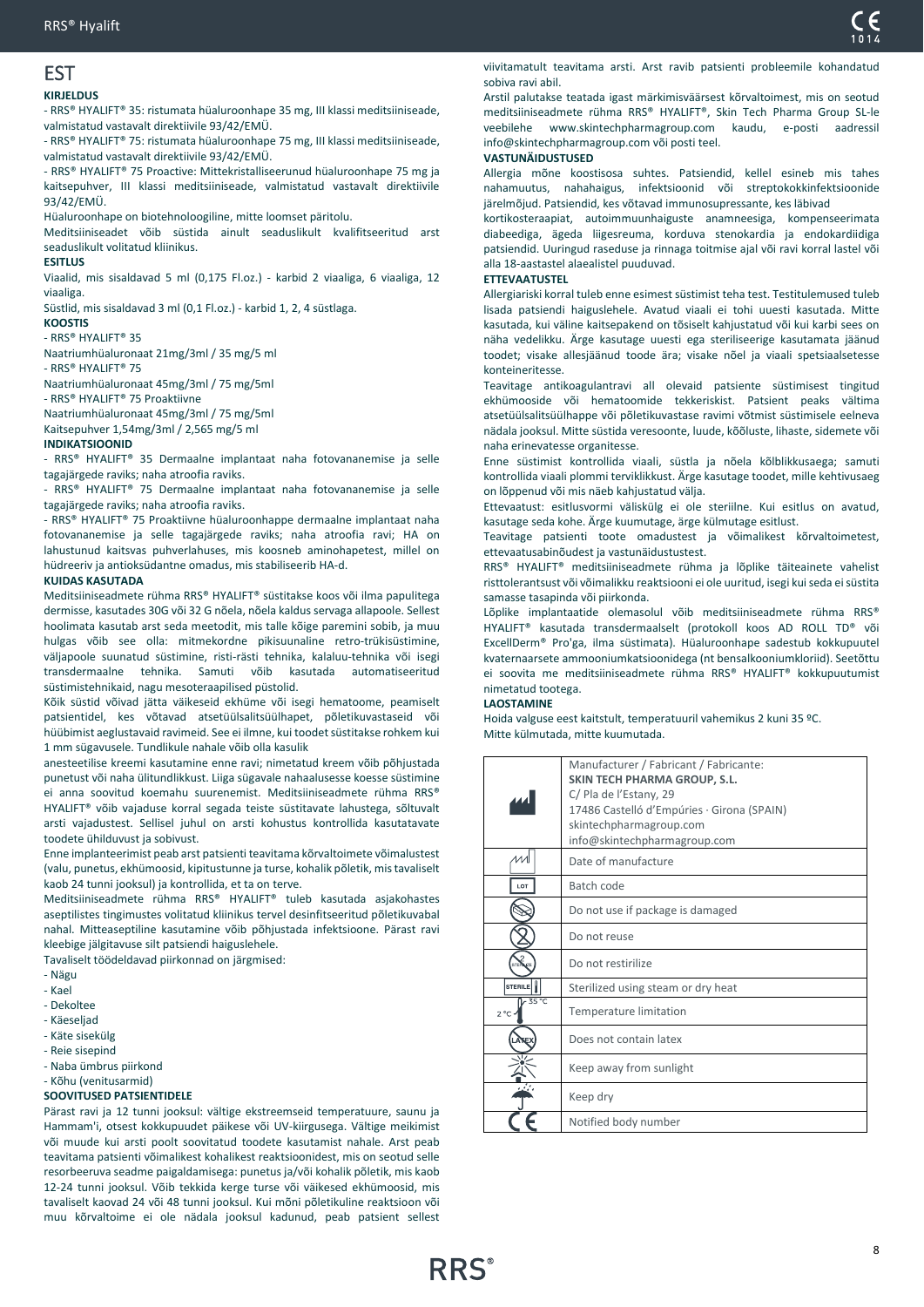#### <span id="page-8-0"></span>HUN **LEÍRÁS**

• RRS® HYALIFT® 35: a 93/42 / EGK irányelvnek megfelelően készült, III. osztályba sorolt nem térhálósított orvostechnikai eszköz hialuronsav 35 mg

• RRS® HYALIFT® 75: a 93/42 / EGK irányelvnek megfelelően készült, III. osztályba sorolt nem térhálósított orvostechnikai eszköz hialuronsav 75 mg

• RRS® HYALIFT® 75 Proactive: a 93/42 / EGK irányelvnek megfelelően készült, III. osztályba sorolt nem térhálósított orvostechnikai eszköz hialuronsav 75 mg és védőpuffer.

A hialuronsav biotechnológiai, nem állati eredetű.

Orvostechnikai eszközt csak képesítéssel és engedéllyel rendelkező orvos adhat be injekcióval egy törvényesen engedélyezett klinikán.

#### **KISZERELÉS**

5 ml-t tartalmazó injekciós üvegek (0,175 Fl.oz.) – egy doboz 2 injekciós üveggel, 6 injekciós üveggel és 12 injekciós üveggel.

3 ml (0,1 Fl.oz.) fecskendő – egy doboz 1, 2, 4 fecskendővel.

#### **ÖSSZETÉTEL**

• RRS® HYALIFT® 35

Nátrium-hialuronát 21 mg / 3 ml / 35 mg / 5 ml • RRS® HYALIFT® 75

Nátrium-hialuronát 45 mg / 3 ml / 75 mg / 5 ml

• RRS® HYALIFT® 75 Proactive

Nátrium-hialuronát 45 mg / 3 ml / 75 mg / 5 ml Védőpuffer 1,54mg / 3ml / 2,565 mg / 5 ml

#### **JAVALLATOK**

• RRS® HYALIFT® 35 bőr implantátum a bőr fénykárosodás következményeinek kezelésére; a dermális atrófia kezelése.

• RRS® HYALIFT® 75 bőr implantátum a bőr fénykárosodás következményeinek kezelésére; a dermális atrófia kezelése.

• RRS® HYALIFT® 75 Proactive hialuronsavas bőr implantátum a bőr fénykárosodás következményeinek kezelésére; a bőr atrófiájának kezelése; A HA egy védőpufferoldatban oldott, amely HA-t stabiliziáló és hidratáló és antioxidáns tulajdonságú aminosavakból áll.

#### **HOGYAN KELL HASZNÁLNI**

Az RRS® HYALIFT® orvostechnikai eszközök csoportját papulákkal vagy anélkül injektálják a dermisbe, 30G vagy 32G tű segítségével, tűvel lejtős éllel lefelé. Mindazonáltal az orvos azt a módszert alkalmazza, amely a legjobban megfelel, és amely többek között a következő lehet: többszörös hosszanti retr tracing injekció, kifelé legyezés, keresztes keresztezés, halcsont technika vagy akár transzdermális technika. Automatizált injekciós eszközök, például mezoterápiás pisztolyok is alkalmazhatók.

Bármely injekció apró ecchymosis pontokat vagy akár haematomákat hagyhat maga után, főleg azoknál a betegeknél, akik acetilszalicilsavat, gyulladáscsökkentőt vagy a véralvadást késleltető gyógyszert szednek. Ezek akkor jelennek meg, amikor a terméket 1 mm-nél mélyebbre injektálják. Az érzékeny bőrűek számára előnyös lehet érzéstelenítő krém felvitele a kezelés előtt; az említett krém bőrpírt vagy túlérzékenységet okozhat a bőrön. A bőr alatti szövetbe történő túl mély injekció nem eredményezi a kívánt szöveti térfogatnövekedést. Az RRS® HYALIFT® orvostechnikai eszközök csoportja összekeverhető más injektálható oldatokkal, az orvos igényeitől függően. Ebben az esetben az orvos felelőssége, hogy ellenőrizze az általa használt termékek kompatibilitását és alkalmasságát.

A beültetés előtt az orvosnak tájékoztatnia kell a beteget a lehetséges mellékhatásokról (fájdalom,

bőrpír, ekchimózisok, szúró érzések és duzzanat, helyi gyulladás, általában 24 órán belül eltűnik), és ellenőrizze, hogy páciens egészséges-e.

Az RRS® HYALIFT® orvostechnikai eszközök csoportját megfelelő aszeptikus körülmények között, engedélyezett klinikán, egészséges fertőtlenített, nem gyulladt bőrön kell használni. A nem aszeptikus alkalmazás fertőzéseket okozhat. A kezelés után ragassza fel a nyomonkövethetőségi címkét a beteg orvosi nyilvántartására.

A kezelt területek általában:

- $-$  Arc
- Nyak
- Dekoltázs
- Kézfej
- A karok belső fele
- A comb belső fele
- A köldök környéki terület
- Has (striák)

#### **AJÁNLÁSOK BETEGEKHEZ**

A kezelés után és 12 óráig kerülje a szélsőséges hőmérsékleteket, a szaunákat és a gőzfürdőt, közvetlen napsugárzást vagy UV-sugárzást. Kerülje a sminkelést vagy más termékek alkalmazását, kivéve az orvos tanácsát. Az orvosnak tájékoztatnia kell a beteget a felszívódó eszköz beültetésével kapcsolatos lehetséges helyi reakciókról: bőrpírről és / vagy helyi gyulladásról, amely 12-24 órán belül eltűnik. Enyhe ödéma vagy kicsi ekchimózisok fordulhatnak elő,

amelyek általában 24 vagy 48 órán belül eltűnnek. Ha bármilyen gyulladásos reakció vagy egyéb mellékhatás egy héten belül nem szűnik meg, a páciensnek haladéktalanul tájékoztatnia kell erről a kezelőorvost. Az orvos a problémának megfelelő kezelésben részesíti a beteget.

Az orvost felkérjük, hogy az RRS® HYALIFT® orvostechnikai eszközök csoportjával kapcsolatos bármely jelentős mellékhatást jelentse a www.skintechpharmagroup.com weboldalon keresztül, e-mailben az info@skintechpharmagroup.com címen vagy postai úton.

#### **ELLENJAVALLATOK**

Allergia bármely összetevőre. Bármely bőrelváltozás, bőrbetegség, fertőzés vagy streptococcus fertőzés következményei. Immunszuppresszánsokat szedő betegek kortikális terápia, autoimmun betegségben, kompenzálatlan cukorbetegségben, akut ízületi reumában, ismétlődő anginában és endocarditisben szenvedő betegeknél. Nem állnak rendelkezésre vizsgálatok terhesség és szoptatás idején, illetve 18 év alattiak kezelésére.

#### **ÓVINTÉZKEDÉSEK**

Allergiás kockázat esetén az első injekció beadása előtt tesztet kell végezni. A vizsgálati eredményeket csatolni kell a beteg orvosi nyilvántartásához. A kinyitás után ne használja újra az injekciós üveget. Ne használja, ha a külső védőcsomag súlyosan megsérült, vagy ha a doboz belsejében folyadékot lát. Ne használja újra vagy sterilizálja a fel nem használt maradék terméket; dobja el a megmaradt terméket; dobja a tűt és az injekciós üveget az arra meghatározott tartályokba.

Tájékoztassa az antikoaguláns kezelés alatt álló betegeket az injekciók miatti ecchymosis vagy haematoma kockázatáról. A betegnek kerülnie kell az acetilszalicilsav vagy gyulladáscsökkentő gyógyszer szedését az injekciókat megelőző héten. Ne adja be az erekbe, a csontokba, az inakba, az izmokba, az ínszalagokba vagy a bőrön kívül bármely más szervbe.

Az injekció beadása előtt ellenőrizze az injekciós üvegek, fecskendők és tűk lejárati idejét; ellenőrizze az injekciós üveg tömítésének épségét is. Ne használjon lejárt vagy sérültnek látszó terméket.

Vigyázat: a kiszerelés külseje nem steril. Felbontás után azonnal felhasználni. Ne melegítse, ne fagyassza le.

Tájékoztassa a beteget a termék jellemzőiről és a lehetséges mellékhatásokról, az óvintézkedésekről és az ellenjavallatokról.

Nincs rendelkezésre álló tanulmány az RRS® HYALIFT® orvostechnikai eszközök csoportja és töltőanyag-termékek közötti kereszt-toleranciáról vagy lehetséges reakcióról, még akkor sem, ha nem ugyanazon a felületen vagy területen injektálják.

Amennyiben a kezelés helyén tartós implantátumok vannak, az RRS® HYALIFT® orvostechnikai eszközök csoportja transzdermikusan alkalmazható (protokoll AD ROLL TD® vagy ExcellDerm® Pro alkalmazással, injekciózás nélkül). A hialuronsav kvaterner ammónium-kationokkal (például benzalkóniumkloriddal) érintkezve kicsapódik. Ezért nem javasoljuk, hogy az RRS® HYALIFT® orvostechnikai eszközök csoportja érintkezzen az említett termékkel. **TÁROLÁS**

## Tartsa távol a fénytől, 2 és 35 ºC közötti hőmérsékleten.

#### Ne fagyassza le, ne melegítse.

|                                 | Manufacturer / Fabricant / Fabricante:     |
|---------------------------------|--------------------------------------------|
|                                 | SKIN TECH PHARMA GROUP, S.L.               |
|                                 | C/ Pla de l'Estany, 29                     |
|                                 | 17486 Castelló d'Empúries · Girona (SPAIN) |
|                                 | skintechpharmagroup.com                    |
|                                 | info@skintechpharmagroup.com               |
| 11                              | Date of manufacture                        |
| LOT                             | Batch code                                 |
|                                 | Do not use if package is damaged           |
|                                 | Do not reuse                               |
|                                 | Do not restirilize                         |
| STERILE                         | Sterilized using steam or dry heat         |
| $35^{\circ}$ C<br>$2^{\circ}$ C | Temperature limitation                     |
|                                 | Does not contain latex                     |
|                                 | Keep away from sunlight                    |
|                                 | Keep dry                                   |
|                                 | Notified body number                       |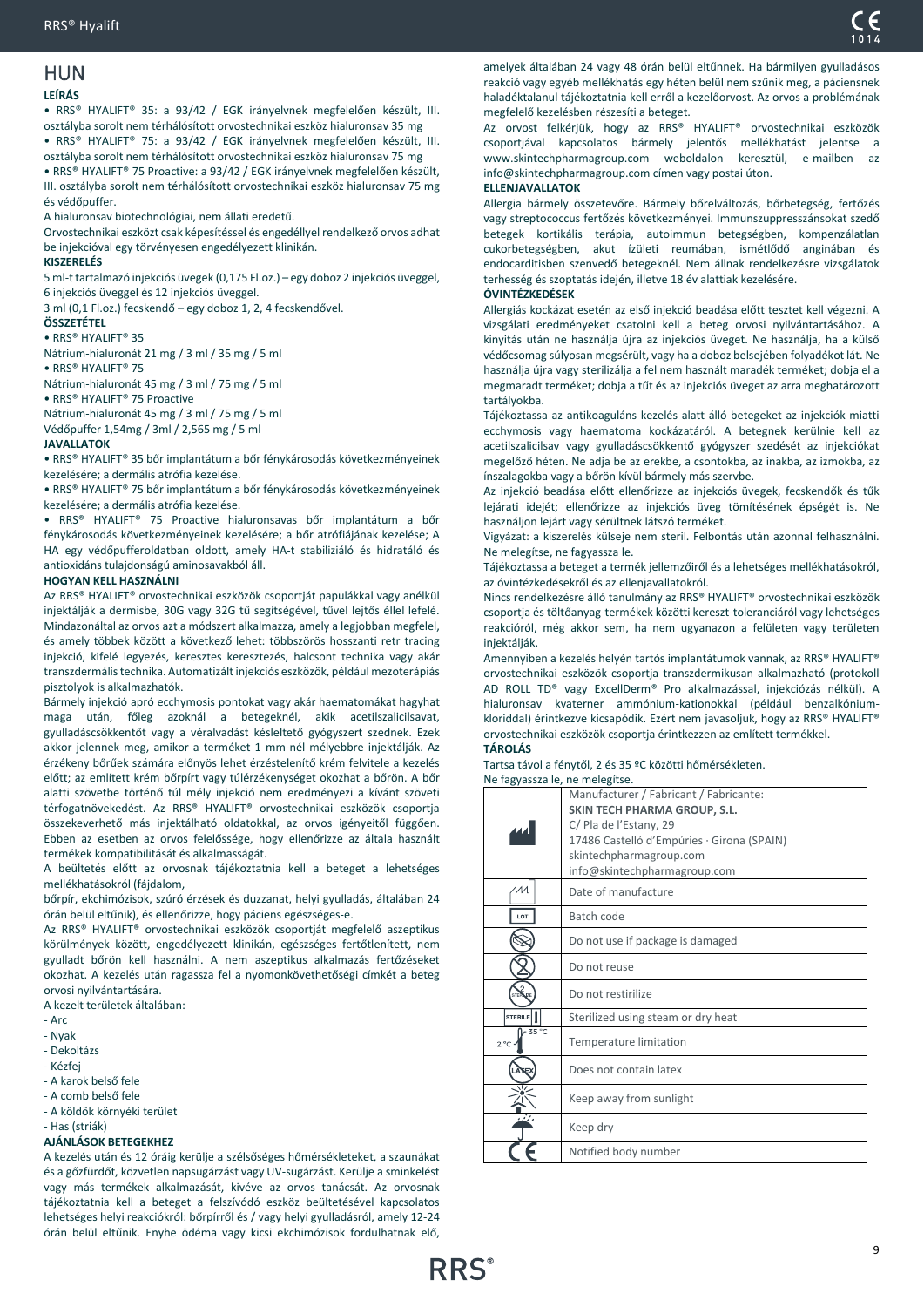## <span id="page-9-0"></span>LAV

## **APRAKSTS**

•RRS® HYALIFT® 35: Nestabilizēta hialuronskābe (35 mg); III klases sterila medicīniska ierīce, kas izstrādāta saskaņā ar Direktīvu 93/42/EEK.

•RRS® HYALIFT® 75: Nestabilizēta hialuronskābe (75 mg); III klases sterila medicīniska ierīce, kas izstrādāta saskaņā ar Direktīvu 93/42/EEK.

•RRS® HYALIFT® 75 Proactive: Nestabilizēta hialuronskābe (75 mg) un aizsargbuferis; III klases sterila medicīniska ierīce, kas izstrādāta saskaņā ar Direktīvu 93/42/EEK.

Hialuronskābei ir biotehnoloģiska ne-dzīvnieku izcelsme.

Medicīnisko ierīci var injicēt tikai sertificēts ārsts licencētā ārstniecības iestādē. **ĀRĒJAIS IZSKATS UN IEPAKOJUMS**

Flakoni satur 5 mL (0,175 šķidruma unces, fl.oz.) preparāta; iepakojumos 2 flakoni, 6 flakoni, 12 flakoni.

Šļirces satur 3 mL (0,1 šķidruma unces, fl.oz.) preparāta; iepakojumos 1 šļirces, 2 šļirces, 4 šļirces.

#### **SATURS**

•RRS® HYALIFT® 35

Nātrija hialuronāts 21mg/3mL / 35mg/5mL

•RRS® HYALIFT® 75 Nātrija hialuronāts 45mg/3mL / 75mg/5mL

•RRS® HYALIFT® 75 Proactive

Nātrija hialuronāts 45mg/3mL / 75mg/5mL

Aizsargbuferis 1,54mg/3mL / 2,565mg/5mL

#### **INDIKĀCIJAS**

•RRS® HYALIFT® 35 Dermāls implants fotonovecošanās un tās seku ārstēšanai; dermas atrofijas ārstēšanai.

•RRS® HYALIFT® 75 Dermāls implants fotonovecošanās un tās seku ārstēšanai; dermas atrofijas ārstēšanai.

•RRS® HYALIFT® 75 Proactive Dermāls hialuronskābes implants fotonovecošanās un tās seku ārstēšanai; dermas atrofijas ārstēšanai. Hialuronskābe ir izšķīdināta aizsargbufera šķīdumā, kas veidots no hialuronskābi stabilizējošām aminoskābēm ar mitrinošām un antioksidatīvām īpašībām.

#### **KĀ LIETOT**

RRS® HYALIFT® grupas medicīnas ierīces tiek injicētas dermā ar 30 G vai 32 G adatu, ar adatas lūmenu uz leju; ar vai bez papulu tehnikas. Ārsts izmanto situācijai piemērotāko metodi, starp kurām citas var būt: multiplas longitudinālas retrogrādas injekcijas, vēdekļa veidā uz ārpusi vērsta tehnika, restītes tehnika, "fish-bone" tehnika vai transdermālas tehnikas. Injekcijām var tikt lietotas arī automatizētas tehnikas kā mezoterapijas ierīces.

Jebkura injekcija var atstāt mazus ekhimozus punktiņus vai pat hematomas lielākoties pacientiem, kuri lieto acetilsalicilskābes, pretiekaisuma vai preparātus, kas kavē asins koagulāciju. Šīs izmaiņas parasti neparādās, ja produkts ir injicēts dziļāk par 1 mm. Jutīgas ādas gadījumā pirms ārstēšanas var palīdzēt anestezējoša krēma uzklāšana; iepriekšminētais krēms var radīt apsārtumu vai ādas hipersensitivitātes reakciju. Pārāk dziļa injekcija zemādas audos var nedot vēlamo audu apjoma palielinājumu. Atkarībā no ārsta vajadzībām RRS® HYALIFT® grupas medicīniskās ierīces var tikt samaisītas kopā ar citiem injicējamiem šķīdumiem. Šādā gadījumā tā ir ārsta atbildība apstiprināt lietoto produktu saderību un piemērotību.

Pirms procedūras ārsta pienākums ir informēt pacientu par iespējamām blakusparādībām (sāpes, apsārtums, ekhimozes, dedzinoša sajūta, pietūkums, lokāls iekaisums, kas parasti pazūd 24 stundu laikā) un pārbaudīt pacienta veselības stāvokli.

RRS® HYALIFT® grupas medicīniskās ierīces lietojamas tikai licencētā ārstniecības iestādē piemērotos aseptiskos apstākļos uz veselas, dezinficētas un neiekaisušas ādas. Aseptisku apstākļu nenodrošināšana var būt par pamatu infekciju attīstībai. Pēc ārstēšanas uzlīmēt izsekojamības apzīmējumu pacienta medicīnas dokumentācijā.

Zonas, kas parasti tiek ārstētas:

- Seja
- **Kakls**
- Dekoltē zona
- Plaukstu ārējā virsma
- Roku iekšējā virsma
- Augšstilbu iekšējā virsma
- Periumbilikālā (nabas) zona

#### Vēders (strijas) **REKOMENDĀCIJAS PACIENTIEM**

Pēc ārstēšanas 12 stundas: izvairīties no ekstrēmām temperatūrām, saunas un turku pirts, tiešiem saules (UV) stariem. Izvairīties lietot uz ādas dekoratīvo kosmētiku vai produktus, izņemot tos, kurus ieteicis ārsts. Ārstam jāinformē pacients par iespējamām lokālām reakcijām, kas saistāmas ar šīs resorbējamās medicīniskās ierīces implantāciju: apsārtums un/ vai lokāls iekaisums, kas izzūd 12-24 stundu laikā. Var tikt novērota neliela tūska vai mazas ekhimozes, kas parasti izzūd 24 vai 48 stundu laikā. Ja jebkura iekaisuma reakcija vai cita

blakusparādība nav izzudusi nedēļas laikā, pacientam nekavējoties par to ir jāinformē ārsts. Šajā gadījumā ārsts pacientu ārstēs ar problēmai atbilstošu terapiju.

Par jebkuru nozīmīgu blakusparādību, kas saistāma ar RRS® HYALIFT® grupas medicīniskajām ierīcēm, ārstam tiek pieprasīts ziņot Skin Tech Pharma Group SL, izmantojot mājaslapu www.skintechpharmagroup.com, E-pastu info@skintechpharmagroup.com vai pasta pakalpojumus.

#### **KONTRINDIKĀCIJAS**

Alerģija pret jebkuru sastāvdaļu. Pacienti ar jebkādām ādas izmaiņām, ādas saslimšanām, infekcijām vai streptokoku infekciju sekām. Pacienti, kuri lieto imūnsupresantus, kortikosteroīdu terapiju, ar autoimūnu saslimšanu anamnēzē, nekompensētu cukura diabētu, akūtu locītavu reimatismu, atkārtojošu angīnu un endokardītu. Nav pieejami pētījumi par lietošanu grūtniecības un krūts zīdīšanas laikā vai par ārstēšanu bērniem līdz 18 gadu vecumam.

#### **PIESARDZĪBA LIETOŠANĀ**

Ja ir alerģijas risks, pirms pirmās injekcijas ir veicama izmēģinājuma procedūra. Tās rezultāti ir jāpievieno pacienta medicīnas dokumentācijā. Nelietot flakonu atkārtoti, kad tas jau bijis atvērts. Nelietot, ja nopietni bojāts ārējais iepakojums vai ja tajā novērots šķidrums. Nelietot vai nesterilizēt atkārtoti neizlietoto pāri palikušo produktu; pāri palikušo produktu izmest; preparāta adatu un flakonu izmest tiem speciāli paredzētos konteineros.

Informēt pacientus, kuri saņem antikoagulantu terapiju, par ekhimožu un hematomu risku, veicot injekcijas. Nedēļu pirms injekcijām pacientam jāizvairās no acetilsalicilskābes un pretiekaisuma medikamentu lietošanas. Neveikt injekcijas asinsvados, kaulos, cīpslās, muskuļos, saitēs un citos orgānos, izņemot ādu.

Pirms injekcijas veikšanas pārbaudīt flakonu, šļirču un adatu derīguma termiņu; tāpat pārbaudīt flakona noslēguma viengabalainību. Nelietot, ja beidzies derīguma termiņš vai produkts izskatās bojāts.

Brīdinājums: iepakojuma ārpuse nav sterila. Līdzko iepakojums ir atvērts, lietot nekavējoties. Nekarsēt, nesaldēt iepakojumu.

Informēt pacientu par produkta raksturojumu, iespējamām blakusparādībām, piesardzību un kontrindikācijām.

Nav pieejami pētījumi par krustenisku toleranci vai iespējamu reakciju starp RRS® HYALIFT® grupas medicīniskajām ierīcēm un filleru produktiem, pat ja tas nav injicēts tajā pašā plaknē vai zonā. Pastāvīgu implantu gadījumā RRS® HYALIFT® grupas medicīniskās ierīces var tikt lietotas transdermāli (AD ROLL TD® vai ExcellDerm® Pro (bez injicēšanas) protokols). Četraizvietotā amonija katjonu (piemēram, benzalkonija hlorīda) klātbūtnē hialuronskābe var veidot nogulsnes, tādēļ nav ieteicama RRS® HYALIFT® grupas medicīnisko ierīču nonākšana saskarē ar iepriekš minēto produktu.

#### **UZGLABĀŠANA**

#### Sargāt no gaismas. Uzglabāt temperatūrā 2 līdz 35 oC. Nesaldēt, nekarsēt.

|                                 | Manufacturer / Fabricant / Fabricante:<br>SKIN TECH PHARMA GROUP, S.L.<br>C/ Pla de l'Estany, 29<br>17486 Castelló d'Empúries · Girona (SPAIN)<br>skintechpharmagroup.com<br>info@skintechpharmagroup.com |
|---------------------------------|-----------------------------------------------------------------------------------------------------------------------------------------------------------------------------------------------------------|
|                                 | Date of manufacture                                                                                                                                                                                       |
| LOT                             | Batch code                                                                                                                                                                                                |
|                                 | Do not use if package is damaged                                                                                                                                                                          |
|                                 | Do not reuse                                                                                                                                                                                              |
|                                 | Do not restirilize                                                                                                                                                                                        |
| <b>STERILE</b>                  | Sterilized using steam or dry heat                                                                                                                                                                        |
| $35^{\circ}$ C<br>$2^{\circ}$ C | Temperature limitation                                                                                                                                                                                    |
|                                 | Does not contain latex                                                                                                                                                                                    |
|                                 | Keep away from sunlight                                                                                                                                                                                   |
|                                 | Keep dry                                                                                                                                                                                                  |
|                                 | Notified body number                                                                                                                                                                                      |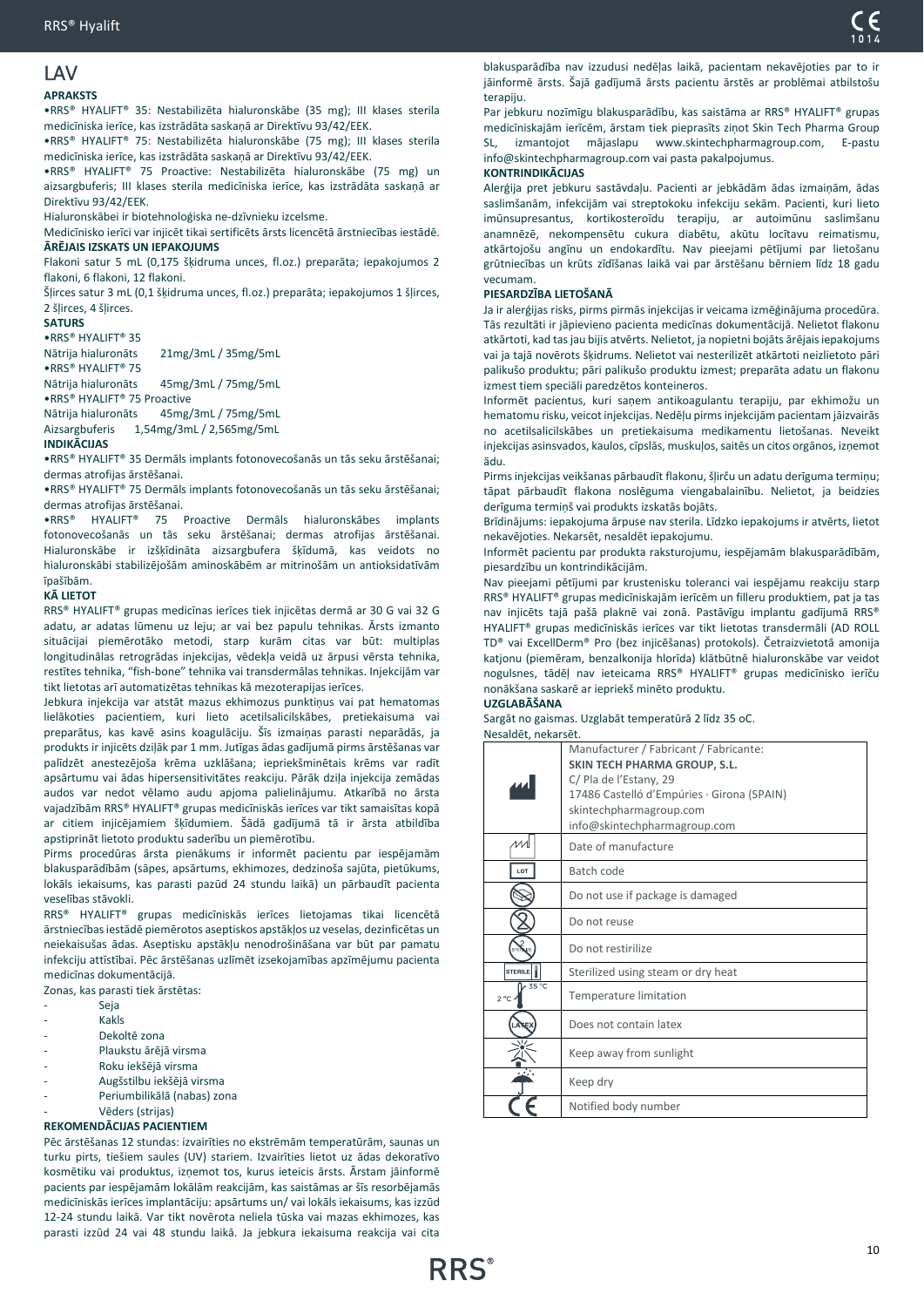## <span id="page-10-0"></span>LIT

## **APIBŪDINIMAS**

• RRS® HYALIFT® 35: nesusietas hialurono rūgštis 35 mg, III klasės medicinos prietaisas, pagamintas pagal Direktyvą 93/42 / EEB.

• RRS® HYALIFT® 75: nesusietas hialurono rūgštis 75 mg, III klasės medicinos prietaisas, pagamintas pagal Direktyvą 93/42 / EEB.

• RRS® HYALIFT® 75 Proactive: nesusietas 75 mg hialurono rūgšties ir apsauginis buferis, III klasės medicinos prietaisas, pagamintas pagal Direktyvą 93/42 / EEB. Hialurono rūgštis yra biotechnologinės, ne gyvūninės kilmės.

Medicinos prietaisą gali suleisti tik teisėtai kvalifikuotas gydytojas teisėtai įgaliotoje klinikoje.

## **PRISTATYMAS**

Dėžutėje buteliukai po 5 ml (0,175 Fl. oz.) ; pakuotėje yra 2 buteliukai, 6 buteliukai, 12 buteliukų.

#### **SUDĖTIS**

RRS® HYALIFT® 35

Natrio hialuronatas 21 mg / 3 ml / 35 mg / 5 ml

## • RRS® HYALIFT® 75

Natrio hialuronatas 45 mg / 3 ml / 75 mg / 5 ml • "RRS® HYALIFT® 75 Proactive"

Natrio hialuronatas 45 mg / 3 ml / 75 mg / 5 ml

Apsauginis buferis 1,54mg / 3ml / 2,565 mg / 5 ml

#### **INDIKACIJOS**

RRS® HYALIFT® 35 odos implantas, skirtas odos nuotraukų senėjimui ir jo pasekmėms gydyti; odos atrofijos gydymas.

• RRS® HYALIFT® 75 odos implantas, skirtas odos nuotraukų senėjimui ir jo pasekmėms gydyti; odos atrofijos gydymas.

• RRS® HYALIFT® 75 Proaktyvus odos hialurono rūgšties implantas, skirtas odos nuotraukų senėjimui ir jo pasekmėms gydyti; odos atrofijos gydymas; HA yra tirpinamas apsauginiame buferiniame tirpale, sudarytame iš aminorūgščių, turinčių hidratacijos ir antioksidacinių savybių, kurios stabilizuoja HA.

#### **NAUDOJIMAS**

RRS HA HYALIFT švirkščiama į dermą su papulėmis arba be jų, naudojant 30G arba 32 G adatą, adatos nuožulniu kraštu žemyn. Gydytojas parenka geriausią metodą, kuris yra tinkamiausias pacientui. Dažniausiai taikomos technikos: mikrodermalinė papula, retrogradinis, vėduoklinis metodas ir kt. taip pat galima naudoti mezoterapinį šautuvą ir kitus tam tikslui skirtus prietaisus.

Injekcijų vietuose gali atsirasti kraujosruvos, ehimozės, petehijos, daugiausia pacientams, vartojantiems acetilsalicilo rūgštį arba priešuždegiminį ar krešėjimą stabdančius vaistus. Jis nedažnai pasirodo, kai produktas suleidžiamas daugiau nei 1 mm gylyje. Jautrioms odoms gali būti naudinga

anestezijos kremo tepimas prieš gydymą; minėtas kremas gali sukelti paraudimą ar padidėjusį odos jautrumą. Per giliai įšvirkštus į poodinį audinį, norimas audinių apimties padidėjimas nesukelia. Medicinos prietaisų grupę RRS HYALIFT galiausiai galima sumaišyti su kitais injekciniais tirpalais, atsižvelgiant į gydytojo poreikius. Šiuo atveju gydytojas yra atsakingas už jo naudojamų produktų suderinamumo ir tinkamumo patikrinimą.

Prieš implantavimą gydytojas turi informuoti pacientą apie šalutinio poveikio (skausmo,

paraudimas, echimozės, perštėjimo pojūčiai ir patinimas, vietinis uždegimas, paprastai išnyksta per 24 valandas) ir patikrinkite, ar jis sveikas.

Medicinos prietaisų grupė RRS® HYALIFT® turi būti naudojama tinkamomis aseptinėmis sąlygomis įgaliotoje klinikoje ant sveikos dezinfekuotos, neuždegusios odos. Neapseptinis vartojimas gali sukelti infekcijas. Po gydymo ant paciento sveikatos įrašo užklijuokite atsekamumo etiketę.

Sritys: veidas, kaklas, dekoltė, plaštakos, pilvas, pečiai ir kt.

#### **REKOMENDACIJOS PACIENTAMS**

12 valandų po procedūros rekomenduojama: vengti staigių temperatūros pokyčių (nelankyti saunos, pirties), vengti tiesioginių saulės spindulių. Nedaryti makiažo, nenaudoti jokių kosmetikos priemonių, apart to, ką patarė specialistas. Gydytojas privalo informuoti pacientą apie galimus šalutinius poveikius susijusius su atlikta procedūra: paraudimas ir / ar uždegimas, kuris praeina per 12-24 valandas. Injekcijų vietuose gali atsirasti kraujosruvos, ehimozės, petehijos, kurios turėtų praeiti per 24 ar 48 valandas. Atsiradus uždegiminei reakcijai ar bet kuriam uždegimui ir neišnykus per savaitę, pacientas turi informuoti gydytoją nedelsiant.

Gydytojams prašoma pranešti apie pastebimus šalutinius poveikius RRS HA HYALIFT atstovams www.skintechpharmagroup.com, el. paštu info@skintechpharmagroup.com arba paštu.

#### **KONTRAINDIKACIJOS**

Alergija bet kuriai sudedamajai medžiagai. Pacientai, kuriems diagnozuota odos pakitimų, odos liga, infekcijos ar pasekmės po streptokokų sukeltos infekcijos. Imuninę sistemą slopinančių vaistų, kortikoidų vartojantys pacientai, praeityje sirgę autoimunine liga, sergantys nekompensuotu diabetu, ūminiu sąnarių reumatu, pasikartojančia angina ir endokarditu. Tyrimų nėščioms ar žindančioms moterims ir vaikams bei jaunesniems kaip 18 metų amžiaus paaugliams neatlikta.

#### **ATSARGUMO PRIEMONĖS**

Alergijos rizikos atveju, rekomenduojama atlikti alergijos testą prieš pirmąsias injekcijas. Bandymų rezultatai turi būti įrašyti prie pacientų medicinos įrašų. Ampulė, buteliukai yra atidaromi tik prieš pat procedūros atlikimą. Atidarytas flakonas yra nesaugomas, panaudojamas iš karto.

Nenaudoti jeigu pažeista apsauginė išorinė pakuotės dalis.

Negalima pakartotinai naudoti preparato ar iš naujo sterilizuoti likučius; likusį nepanaudotą preparatą išmesti; adatą ir buteliuką mesti į specilizuotą konteinerį.

Būtina perspėti pacientus, kurie vartoja antikoaguliantus, kad yra didesnė rizika kraujosruvų, ehimozių atsiradimui procedūros metu. Prieš injekcijas 7 dienas, rekomenduojama nustoti vartoti acetilsalicilio rūgštį, nesteroidinius preparatus, viską suderinus su gydytoju.

Vengti, kad preparatas nepatektų į akis.

Neleisti preparato į kraujagysles, sausgysles, raumenis, ir kitus raiščius.

Prieš atliekant procedūrą, patikrinti preparato pakuotės saugumą, ar germetiškai yra uždaryta; patikrinti adatų ir preparato galiojimo laiką.

Nenaudoti preparato, kurio galiojimo laikas baigėsi arba jei jo pakuotė buvo pažeista ir pakuotė tapo nesandari.

Dėmesio: išorinė buteliuko pakuotė yra nesterili. Prepatą ištraukti reikia prieš pat jo panaudojimą. Atidarytoje pakuotėje preparatas NESAUGOMAS. Negalima preparato šildyti ar šaldyti.

Būtina informuoti pacientą kaip veikia produktas, kokios yra charakteristikos preparato RRS HA HYALIFT, kokie gali būti šalutiniai poveikiai, informuoti apie kontraindikacijas, saugumo metodus.

Nėra mokslinių tyrimų ir duomenų apie reakcijas kai kartu naudojami fileriai su stabilizuota hialuronine rūgštimi ir implantai su nestabilizuota hialuronine rūgštimi. Tai reikia atsiminti net jei preparatai leidžiami į skirtingas zonas.

Jei pacientui ankščiau buvo atlikta procedūra su fileriais (preparatas su stabilizuota hialuronine rūgštimi), tuomet preparatą RRS HA HYALIFT galima įvesti su dermo voleliu AD ROLL TD arba su aparatu EXCELLDERM. Jei naudojamas aparatas EXCELLDERM, REKOMENDUOJAMA vengti kartu naudoti preparatus su katijonais ketvirtinio amonio (pvz., su benzalkonijchloridu), nes kai vyksta kontaktas su šia medžiaga hialuroninė rugštis išskiria nuosėdas. **LAIKYMAS**

Laikyti atokiau nuo šviesos, temperatūroje tarp 2-35 oC laipsnių. Negalima užšaldyti, negalima šildyti.

|                       | Manufacturer / Fabricant / Fabricante:<br>SKIN TECH PHARMA GROUP, S.L.<br>C/ Pla de l'Estany, 29<br>17486 Castelló d'Empúries · Girona (SPAIN)<br>skintechpharmagroup.com<br>info@skintechpharmagroup.com |
|-----------------------|-----------------------------------------------------------------------------------------------------------------------------------------------------------------------------------------------------------|
| 44                    | Date of manufacture                                                                                                                                                                                       |
| LOT                   | Batch code                                                                                                                                                                                                |
|                       | Do not use if package is damaged                                                                                                                                                                          |
|                       | Do not reuse                                                                                                                                                                                              |
|                       | Do not restirilize                                                                                                                                                                                        |
| STERILE               | Sterilized using steam or dry heat                                                                                                                                                                        |
| 35 °C<br>$2^{\circ}C$ | Temperature limitation                                                                                                                                                                                    |
|                       | Does not contain latex                                                                                                                                                                                    |
|                       | Keep away from sunlight                                                                                                                                                                                   |
|                       | Keep dry                                                                                                                                                                                                  |
|                       | Notified body number                                                                                                                                                                                      |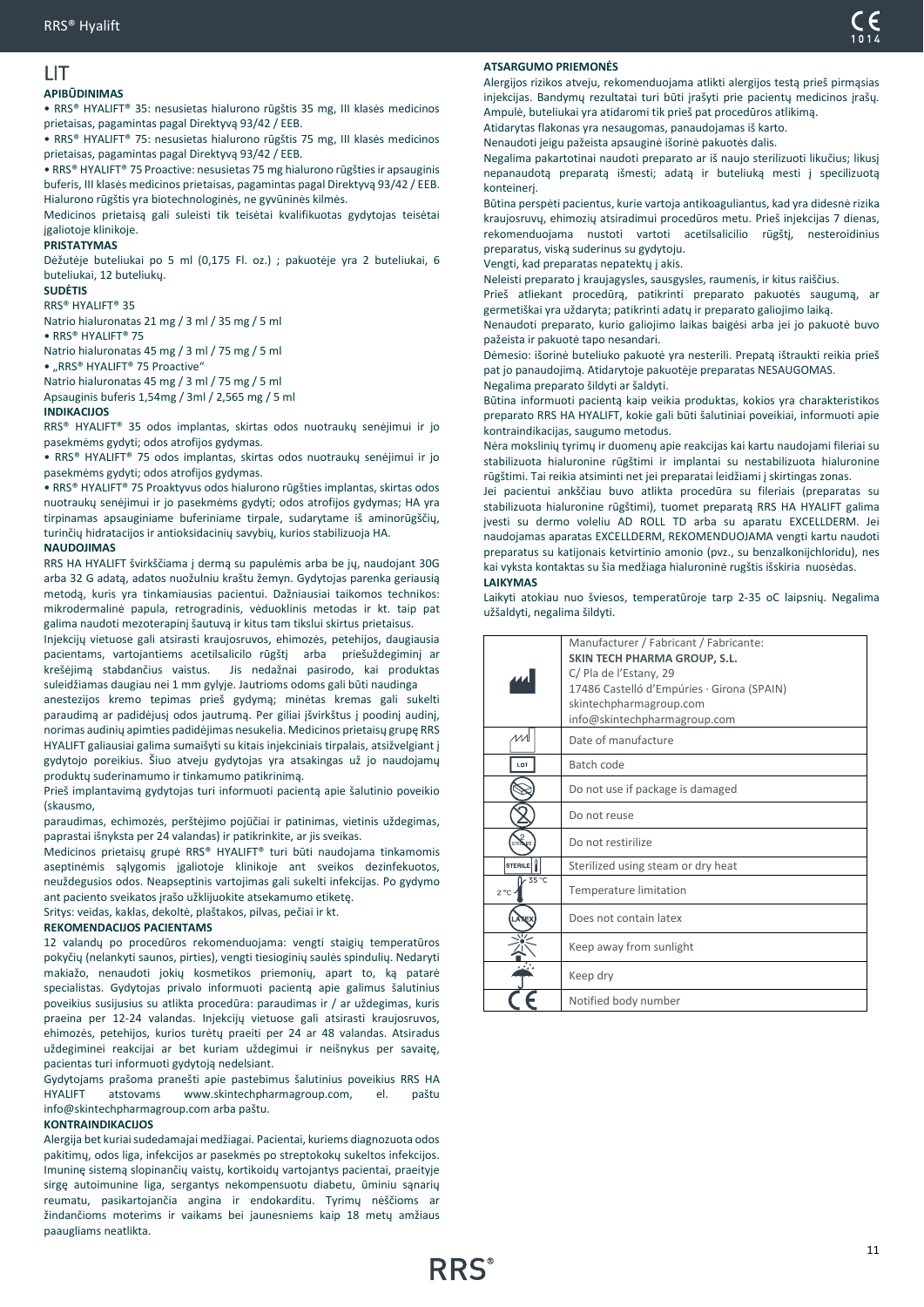#### <span id="page-11-0"></span>POL **OPIS**

•RRS® HYALIFT® 35: nieusieciowany kwas hialuronowy 35 mg, wyrób medyczny klasy III wytwarzany zgodnie z dyrektywą 93/42/EWG.

•RRS® HYALIFT® 75: nieusieciowany kwas hialuronowy 75 mg, wyrób medyczny klasy III wytwarzany zgodnie z dyrektywą 93/42/EWG.

•RRS® HYALIFT® 75 Proactive: nieusieciowany kwas hialuronowy 75 mg i bufor ochronny, wyrób medyczny klasy III wytwarzany zgodnie z dyrektywą 93/42/EWG.

Kwas hialuronowy pochodzenia niezwierzęcego, wytwarzany metodą biotechnologiczną.Wyrób medyczny może być podawany we wstrzyknięciach wyłącznie przez lekarza posiadającego stosowne uprawnienia i kwalifikacje, w placówce medycznej upoważnionej do tego na podstawie przepisów prawa. **ZAWARTOŚĆ OPAKOWANIA**

Fiolki o pojemności 5 ml (0,175 fl.oz.); opakowania zawierające po 2 fiolki, 6 fiolek, 12 fiolek.Strzykawki o pojemności 3 ml (0,1 fl.oz.); opakowania zawierające po 1, 2, 4 strzykawki.

#### **SKŁAD**

•RRS® HYALIFT® 35

Hialuronian sodu 21 mg/3 ml / 35 mg/5 ml •RRS® HYALIFT® 75 Hialuronian sodu 45 mg/3 ml / 75 mg/5 ml

•RRS® HYALIFT® 75 Proactive

Hialuronian sodu 45 mg/3 ml / 75 mg/5 ml

Bufor ochronny 1,54 mg/3 ml / 2 565 mg/5 ml

#### **WSKAZANIA**

•RRS® HYALIFT® 35, implant skórny przeznaczony do stosowania w leczeniu fotostarzenia skóry i jego następstw; w leczeniu atrofii skóry.

•RRS® HYALIFT® 75, implant skórny przeznaczony do stosowania w leczeniu fotostarzenia skóry i jego następstw; w leczeniu atrofii skóry.

•RRS® HYALIFT® 75 Proactive, implant skórny na bazie kwasu hialuronowego, przeznaczony do stosowania w leczeniu fotostarzenia skóry i jego następstw; w leczeniu atrofii skóry; kwas hialuronowy jest rozpuszczony w roztworze buforu ochronnego złożonego z aminokwasów o właściwościach nawilżających i antyoksydacyjnych, który stabilizuje kwas hialuronowy.

#### **SPOSÓB STOSOWANIA**

Grupa wyrobów medycznych RRS® HYALIFT® wstrzykiwana jest do skóry właściwej, z wytworzeniem lub bez wytworzenia depozytów, za pomocą igły 30G lub 32G, ściętą krawędzią skierowaną do dołu. Lekarz zastosuje jednak metodę, która jest najodpowiedniejsza w danej sytuacji; może to być między innymi: technika liniowa wsteczna, technika wachlarzowa polegająca na wprowadzeniu igły na zewnątrz leczonego obszaru, technika krzyżowa, technika "fish-bone" lub nawet technika transdermalna. Można także zastosować techniki automatyczne, np. pistolety do mezoterapii. Każde wstrzyknięcie może pozostawić drobne punktowe wybroczyny lub nawet krwiaki, głównie u pacjentów przyjmujących kwas acetylosalicylowy, leki przeciwzapalne lub leki opóźniające krzepnięcie krwi. Nie pojawiają się one często, gdy produkt wstrzykiwany jest na głębokość przekraczającą 1 mm. U osób z wrażliwą skórą korzystne może być zastosowanie kremu znieczulającego przed zabiegiem; taki krem może spowodować zaczerwienienie lub nadwrażliwość skóry. Wstrzyknięcie zbyt głęboko do tkanki podskórnej nie powoduje pożądanego zwiększenia objętości tkanki. Grupę wyrobów medycznych RRS® HYALIFT® można też zmieszać z innymi roztworami do wstrzykiwania, w zależności od potrzeb lekarza. W tym przypadku lekarz ma obowiązek sprawdzić zgodność i przydatność stosowanych przez siebie produktów. Przed implantacją lekarz powinien poinformować pacjenta o możliwości wystąpienia działań niepożądanych (bólu, zaczerwienienia, wybroczyn, uczucia szczypania, obrzęku, miejscowego odczynu zapalnego, które zazwyczaj ustępują w ciągu 24 godzin) i sprawdzić jego stan zdrowia.

Grupa wyrobów medycznych RRS® HYALIFT® musi być stosowana na zdrową, zdezynfekowaną skórę bez zmian zapalnych, w odpowiednich warunkach aseptycznych w placówce medycznej upoważnionej do tego na podstawie przepisów prawa. Stosowanie bez zachowania zasad aseptyki może spowodować zakażenie. Po zabiegu należy na dokumentacji medycznej pacjenta przykleić etykietę umożliwiającą identyfikowalność produktu.

Zabiegi zwykle wykonuje się w następujących miejscach:

- twarz - szyja - dekolt

- grzbiet dłoni - wewnętrzna powierzchnia ramion

- wewnętrzna powierzchnia ud - okolica pępka - brzuch (rozstępy).

#### **ZALECENIA DLA PACJENTÓW**

Po zabiegu i przez kolejnych 12 godzin: należy unikać skrajnych temperatur, korzystania z sauny i łaźni tureckiej (Hammam), bezpośredniej ekspozycji na słońce lub promieniowanie UV. Należy zrezygnować z makijażu i unikać nakładania na skórę produktów innych niż zalecone przez lekarza. Lekarz musi poinformować pacjenta o możliwych miejscowych reakcjach związanych z implantacją tego wchłanialnego wyrobu medycznego: zaczerwienieniu i (lub) miejscowym odczynie zapalnym, który ustępuje w ciągu 12–24 godzin. Może

pojawić się lekki obrzęk lub drobne wybroczyny, które ustępują zazwyczaj w ciągu 24 lub 48 godzin. Gdyby jakikolwiek odczyn zapalny lub inne działania niepożądane nie ustąpiły w ciągu tygodnia, pacjent musi niezwłocznie powiadomić o tym lekarza. Lekarz zastosuje odpowiednie leczenie stosownie do występującego problemu. Uprasza się lekarza o zgłaszanie wszelkich znaczących działań niepożądanych związanych ze stosowaniem grupy wyrobów medycznych RRS® HYALIFT® firmie Skin Tech Pharma Group SL. na stronie internetowej www.skintechpharmagroup.com, pocztą elektroniczną na adres e-mail info@skintechpharmagroup.com lub pocztą tradycyjną.

#### **PRZECIWWSKAZANIA**

Uczulenie na którykolwiek ze składników. Pacjenci z jakimikolwiek zmianami skórnymi, chorobami skóry, zakażeniami lub następstwami zakażeń gronkowcowych. Pacjenci przyjmujący leki immunosupresyjne, stosujący leczenie kortykosteroidami, z chorobami autoimmunologicznymi w wywiadzie, pacjenci z niewyrównaną cukrzycą, ostrymi chorobami reumatycznymi stawów, nawracającą dusznicą bolesną i zapaleniem wsierdzia. Brak jest dostępnych badań dotyczących stosowania produktu w czasie ciąży i karmienia piersią oraz u dzieci i młodzieży w wieku poniżej 18 lat.

#### **ŚRODKI OSTROŻNOŚCI**

Gdy istnieje ryzyko uczulenia, przed wykonaniem pierwszego wstrzyknięcia należy przeprowadzić próbę. Wynik próby należy włączyć do dokumentacji medycznej pacjenta. Otwartych fiolek nie wolno używać ponownie. Nie używać, jeśli zewnętrzne opakowanie zabezpieczające zostało poważnie uszkodzone lub gdy wewnątrz pudełka widoczne są ślady płynu. Nie wolno używać ponownie ani powtórnie sterylizować niezużytych pozostałości produktu; pozostałości produktu należy wyrzucić; igłę i fiolkę należy wyrzucić do specjalnych pojemników. Pacjentów stosujących leki przeciwzakrzepowe należy poinformować o ryzyku pojawienia się wybroczyn lub krwiaków w wyniku wykonania wstrzyknięć. Pacjent powinien unikać przyjmowania kwasu acetylosalicylowego lub leków przeciwzapalnych w tygodniu poprzedzającym wykonanie wstrzyknięć. Produktu nie należy wstrzykiwać do naczyń krwionośnych, kości, ścięgien, mięśni, więzadeł ani żadnych narządów z wyjątkiem skóry. Przed wstrzyknięciem należy sprawdzić termin ważności na fiolkach, strzykawkach i igłach; należy również sprawdzić, czy zamknięcie fiolki nie zostało naruszone. Nie używać produktu, jeśli upłynął jego termin ważności lub wygląda na uszkodzony. Ostrzeżenie: zewnętrzna powierzchnia opakowania bezpośredniego nie jest jałowa. Po otwarciu opakowania bezpośredniego należy produkt niezwłocznie zużyć. Nie należy ogrzewać ani zamrażać opakowania bezpośredniego. Należy poinformować pacjenta o cechach produktu i możliwych działaniach niepożądanych, środkach ostrożności oraz przeciwwskazaniach. Nie jest dostępne żadne badanie dotyczące tolerancji krzyżowej ani możliwej reakcji między grupą wyrobów medycznych RRS® HYALIFT® a stałymi wypełniaczami, nawet jeśli nie są wstrzykiwane w tej samej płaszczyźnie lub w tym samym obszarze zabiegowym. Jeśli obecne są implanty stałe, grupę wyrobów medycznych RRS® HYALIFT® można podać przezskórnie (protokół z użyciem urządzeń AD ROLL TD® lub ExcellDerm® Pro, bez wstrzykiwania). Kwas hialuronowy wytrąca się w kontakcie z czwartorzędowymi kationami amoniowymi (takimi jak chlorek benzalkoniowy), dlatego kontakt grupy wyrobów medycznych RRS® HYALIFT® z tymi produktami jest niezalecany.

#### **PRZECHOWYWANIE**

Przechowywać z dala od światła, w temperaturze od 2ºC do 35ºC.

| Nie zamrażać, nie ogrzewać. |                                            |  |
|-----------------------------|--------------------------------------------|--|
|                             | Manufacturer / Fabricant / Fabricante:     |  |
|                             | SKIN TECH PHARMA GROUP, S.L.               |  |
|                             | C/ Pla de l'Estany, 29                     |  |
|                             | 17486 Castelló d'Empúries · Girona (SPAIN) |  |
|                             | skintechpharmagroup.com                    |  |
|                             | info@skintechpharmagroup.com               |  |
| ЛA                          | Date of manufacture                        |  |
| LOT                         | Batch code                                 |  |
|                             | Do not use if package is damaged           |  |
|                             | Do not reuse                               |  |
|                             | Do not restirilize                         |  |
| STERILE                     | Sterilized using steam or dry heat         |  |
| 35 °C<br>$2^{\circ}$ C      | Temperature limitation                     |  |
|                             | Does not contain latex                     |  |
|                             | Keep away from sunlight                    |  |
|                             | Keep dry                                   |  |
|                             | Notified body number                       |  |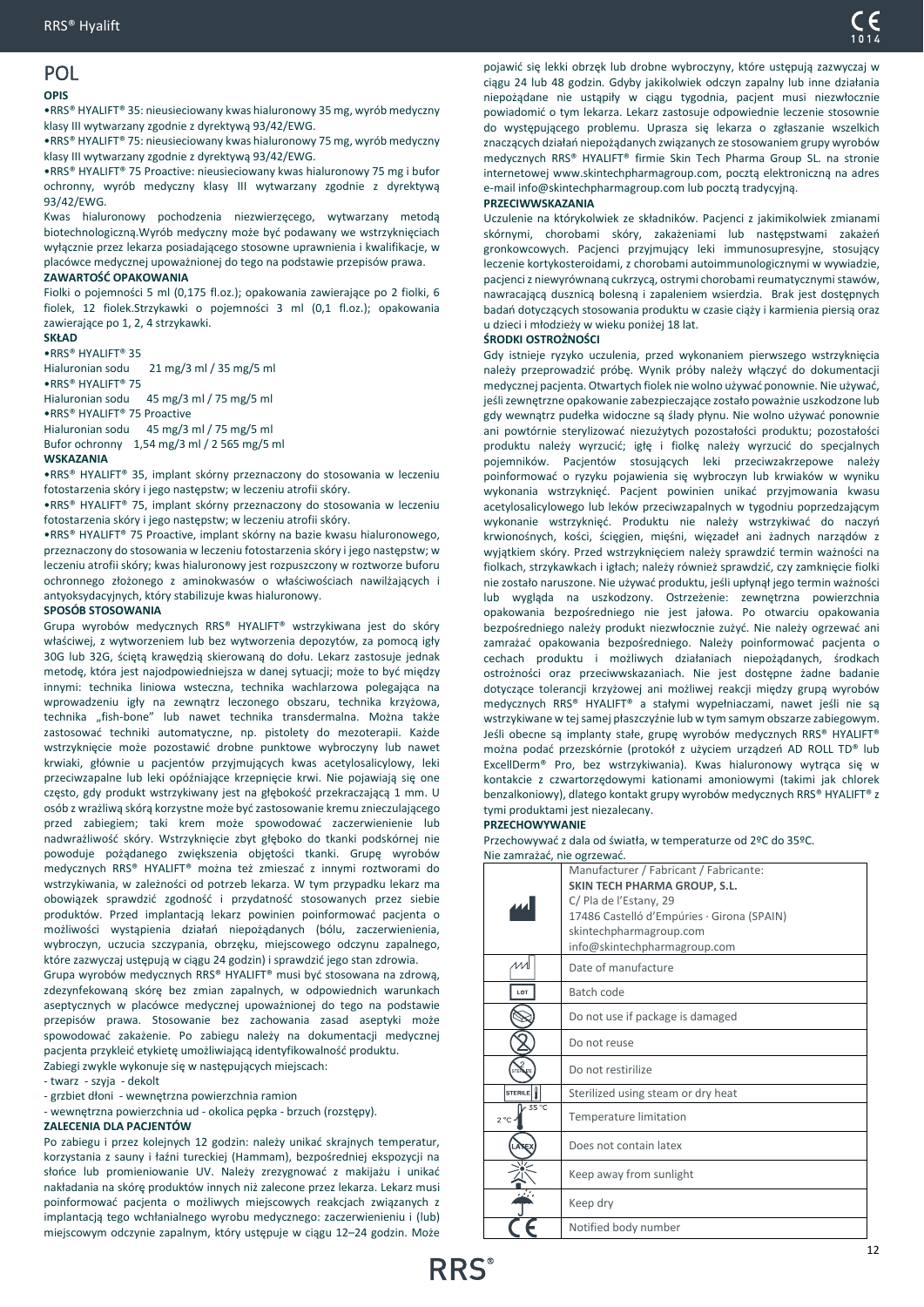## <span id="page-12-0"></span>RON

## **DESCRIERE**

• RRS® HYALIFT® 35: Acid hialuronic netrinculat 35 mg, dispozitiv medical clasa III, fabricat în conformitate cu Directiva 93/42 / CEE.

• RRS® HYALIFT® 75: Acid hialuronic nereticulat 75 mg, dispozitiv medical clasa III, fabricat în conformitate cu Directiva 93/42 / CEE.

• RRS® HYALIFT® 75 Proactive: Acid hialuronic nereticulat 75 mg și tampon protecțor, dispozitiv medical de clasa III, fabricat în conformitate cu Directiva 93/42 / CEE.

Acidul hialuronic este de origine biotehnologică, non animală.

Un dispozitiv medical poate fi injectat doar de către un medic specialist într-o clinică autorizată legal.

#### **PREZENTARE**

Flacoane conținând 5 ml (0,175 oz.) - Cutii cu 2 flacoane, 6 flacoane, 12 flacoane.

Seringi care conțin 3 ml (0,1 oz.) - Cutii cu 1, 2, 4 seringi.

#### **COMPOZIŢIE** • RRS® HYALIFT® 35

Hialuronat de sodiu 21mg / 3ml / 35 mg / 5 ml • RRS® HYALIFT® 75

Hialuronat de sodiu 45mg / 3ml / 75 mg / 5ml

• RRS® HYALIFT® 75 Proactive

Hialuronat de sodiu 45mg / 3ml / 75 mg / 5ml Tampon protecțor 1,54mg / 3ml / 2.565 mg / 5 ml

#### **INDICAȚII**

• RRS® HYALIFT® 35 Implant dermic pentru tratamentul fotoîmbătrânirii cutanate și a consecințelor acesteia; tratamentul atrofiei cutanate.

• RRS® HYALIFT® 75 Implant dermic pentru tratamentul fotoîmbătrânirii pielii și a consecințelor acesteia; tratamentul atrofiei cutanate.

• RRS® HYALIFT® 75 Implant dermic proactiv de acid hialuronic pentru tratamentul fotoîmbătrânirii pielii și a consecințelor acesteia; tratamentul atrofiei cutanate; HA se solubilizează într-o soluție tampon protecțor compusă din aminoacizi cu proprietăți de hidratare și antioxidante care stabilizează HA. **CUM SĂ UTILIZAȚI**

Grupul de dispozitive medicale RRS® HYALIFT® este injectat cu sau fără papule în derm, folosind un ac de 30G sau 32G, cu marginea teșită în jos. Cu toate acestea, medicul va utiliza metoda care se potrivește cel mai bine și, printre altele, poate fi cu: injectări multiple longitudinale retro-orientate, tehnica de fanning spre exterior, tehnica încrucișată, tehnica frunză de ferigă sau chiar tehnici transdermice. De asemenea, pot fi utilizate tehnici automate pentru injectare, cum ar fi pistoalele de mezoterapie.

Orice injectare poate lăsa mici puncte de echimoză sau chiar hematoame, în special la pacienții care iau acid acetilsalicilic, antiinflamatori sau care iau medicamente care întârzie coagularea. Nu se întâmplă des, apar atunci când produsul este injectat la o adâncime mai mare de 1 mm. Pielea sensibilă poate beneficia de aplicarea unei creme anestezice înainte de tratament; crema menționată poate provoca roșeață sau hipersensibilitate a pielii. O injectare prea profundă în țesutul subcutanat nu produce creșterea dorită a volumului țesutului. Grupul de dispozitive medicale RRS® HYALIFT® poate fi în cele din urmă amestecat cu alte soluții injectabile, în funcție de nevoile medicului. În acest caz, este responsabilitatea medicului să verifice compatibilitatea produselor pe care le folosește.

Înainte de implantare, medicul trebuie să informeze pacientul cu privire la posibilitățile de reacții adverse (durere, roșeață, echimoze, senzații de usturime și umflături, inflamație locală, care de obicei dispar în 24 de ore) și verificați dacă este sănătos.

Grupul de dispozitive medicale RRS® HYALIFT® trebuie utilizat în condiții aseptice adecvate într-o clinică autorizată pe piele sănătoasă, dezinfectată, neinflamată. Utilizarea neaseptică ar putea induce infecții. După tratament, lipiți eticheta de trasabilitate pe fișa medicală a pacientului.

Zonele tratate de obicei sunt:

- Față
- Gât
- Decolteu
- Spatele mâinilor
- Fața internă a brațelor
- Fața internă a coapselor
- Zona peri-ombilicală

#### - Abdomen (vergeturi) **RECOMANDĂRI PENTRU PACIENŢI**

După tratament și timp de 12 ore: evitați temperaturile extreme, saunele și hamamul, expunerea directă la soare sau UV. Evitați să vă machiați sau să aplicați pe alte produse pentru piele decât cele recomandate de medic. Medicul trebuie să informeze pacientul cu privire la posibilele reacții locale legate de implantarea acestui dispozitiv resorbabil: roșeață și / sau inflamație locală care dispare în 12-24 de ore. Pot apărea edeme ușoare sau mici echimoze, care de obicei dispar în 24 sau 48 de ore. În cazul în care orice reacție inflamatorie sau

orice alt efect secundar nu a dispărut în decurs de o săptămână, pacientul trebuie să informeze imediat medicul despre aceasta. Medicul va trata pacientul printr-un tratament adecvat adaptat problemei.

Medicul este rugat să raporteze orice efect secundar notabil legat de grupul de dispozitive medicale RRS® HYALIFT® către Skin Tech Pharma Group SL. prin intermediul site-ului www.skintechpharmagroup.com, prin e-mail la info@skintechpharmagroup.com sau prin poștă.

#### **CONTRAINDICAȚII**

Alergie la oricare dintre ingrediente. Pacienții care prezintă orice modificare a pielii, boli de piele, infecții sau sechele ȋn urma infecțiilor streptococice. Pacienți care iau imunosupresoare, care urmează

terapie corticală, cu antecedente de boli autoimune, pacienți cu diabet zaharat necompensat, artrită reumatoidă acută, angină pectorală repetată și endocardită. Nu sunt disponibile studii pentru utilizare în timpul sarcinii și alăptării sau în cazul tratamentului la copii sau minori sub 18 ani.

#### **PRECAUȚII**

În caz de risc alergic, trebuie efectuat un test înainte de prima injectare. Rezultatele testului trebuiesc atașate la fișa medicală a pacientului. Nu reutilizați un flacon odată deschis. Nu utilizați dacă ambalajul de protecție extern a fost grav deteriorat sau dacă vedeți ceva lichid în interiorul cutiei. Nu refolosiți și nu sterilizați restul de produs neutilizat; aruncați produsul rămas; aruncați acul și flaconul în recipiente specifice.

Informați pacienții sub tratament anticoagulant cu privire la riscul de echimoze sau hematoame datorate injectării. Pacientul trebuie să evite administrarea acidului acetilsalicilic sau a medicamentului antiinflamator în timpul săptămânii premergătoare injecțiilor. Nu injectați în vasele de sânge, oase, tendoane, mușchi, ligamente sau orice alt organ al pielii.

Înainte de injectare, verificați data de expirare a flacoanelor, seringilor și acelor; verificați și integritatea sigiliului flaconului. Nu utilizați un produs expirat sau care pare deteriorat.

Atenție: ambalajul de protecție nu este steril. Odată ce ambalajul a fost deschis, utilizați imediat. Feriți cuția de surse de căldură/ inghet.

Informați pacientul despre caracteristicile produsului și despre posibilele efecte secundare, precauții și contraindicații.

Nu există niciun studiu disponibil cu privire la toleranța încrucișată sau reacția posibilă între grupul de dispozitive medicale RRS® HYALIFT® și produsele de umplere definitive, chiar dacă nu este injectat în același plan sau zonă.

În cazul în care există implanturi definitive, grupul de dispozitive medicale RRS® HYALIFT® poate fi utilizat transdermic (protocol cu AD ROLL TD® sau ExcellDerm® Pro, fără injectare). Acidul hialuronic precipită atunci când intră în contact cu cationii cuaternari de amoniu (cum ar fi clorura de benzalconiu). Prin urmare, nu recomandăm grupul de dispozitive medicale RRS® HYALIFT® care intră în contact cu produsul menționat.

#### **DEPOZITARE**

A se păstra departe de lumină, la o temperatură cuprinsă între 2 și 35 ° C. Feriţi cutia de surse de căldură/ ingheţ.

|                        | Manufacturer / Fabricant / Fabricante:<br>SKIN TECH PHARMA GROUP, S.L.<br>C/ Pla de l'Estany, 29<br>17486 Castelló d'Empúries · Girona (SPAIN)<br>skintechpharmagroup.com<br>info@skintechpharmagroup.com |
|------------------------|-----------------------------------------------------------------------------------------------------------------------------------------------------------------------------------------------------------|
|                        | Date of manufacture                                                                                                                                                                                       |
| LOT                    | Batch code                                                                                                                                                                                                |
|                        | Do not use if package is damaged                                                                                                                                                                          |
|                        | Do not reuse                                                                                                                                                                                              |
|                        | Do not restirilize                                                                                                                                                                                        |
| STERILE                | Sterilized using steam or dry heat                                                                                                                                                                        |
| 35 °C<br>$2^{\circ}$ C | Temperature limitation                                                                                                                                                                                    |
|                        | Does not contain latex                                                                                                                                                                                    |
|                        | Keep away from sunlight                                                                                                                                                                                   |
|                        | Keep dry                                                                                                                                                                                                  |
|                        | Notified body number                                                                                                                                                                                      |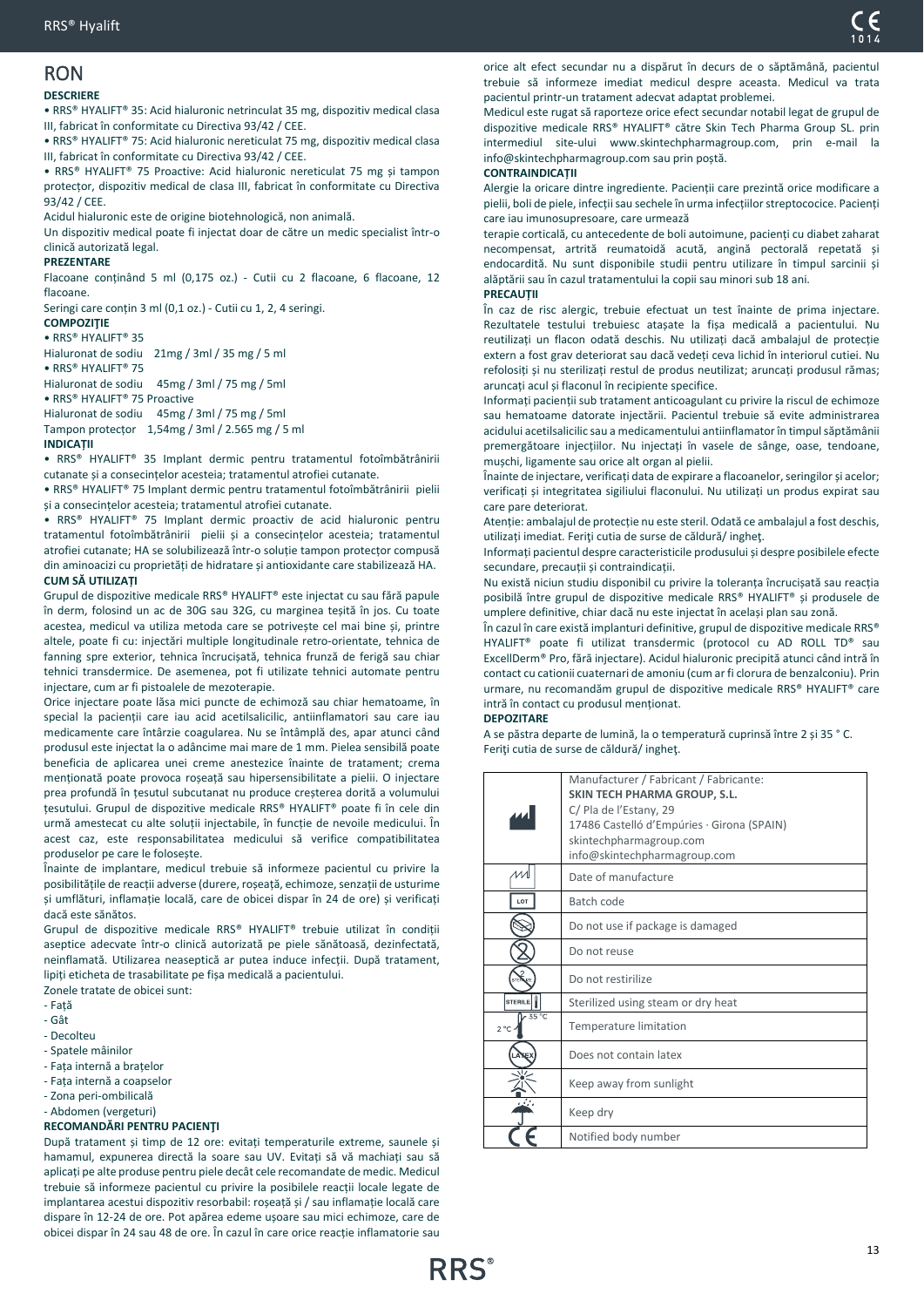#### <span id="page-13-0"></span>SLO **POPIS**

-RRS® HYALIFT® 35: nezosieťovaná kyselina hyalurónová 35 mg, zdravotnícka pomôcka, trieda III, vyrobená v súlade s nariadením 93/42/EEC.

- RRS® HYALIFT® 75: nezosieťovaná kyselina hyalurónová 75 mg, zdravotnícka pomôcka, trieda III, vyrobená v súlade s nariadením 93/42/EEC.

.<br>- RRS® HYALIFT® 75 PROACTIVE: nezosieťovaná kyselina hyalurónová a biorevitalizačný roztok, zdravotnícka pomôcka trieda III, vyrobená v súlade s nariadením 93/42/EEC.

Kyselina hyalurónová je biotechnologického, neživočíšneho pôvodu. Zdravotnícka pomôcka sa môže používať len na autorizovanej klinike. Úkon môže vykonať len autorizovaný lekár.

#### **BALENIE**

Fľaštičky obsahujú 5 ml (0,175 Fl.oz.): balenie po 2, 6, 12 fľaštičiek.

Injekčné striekačky obsahujúce 3 ml (0,1 fl. Oz.) – balenia po 1, 2, 4 striekačiek. **OBSAH**

## - RRS® HYALIFT® 35:

hyaluronát sodný 21mg/3ml / 35 mg/5 ml

- RRS® HYALIFT® 75

- hyaluronát sodný 45mg/3ml / 75 mg/5ml
- RRS® HYALIFT® 75 PROACTIVE

hyaluronát sodný 45mg/3ml / 75 mg/5ml

 Biorevitalizačný roztok 1,54mg/3ml / 2,565 mg/5 ml **INDIKÁCIE**

- RRS® HYALIFT® 35 je vstrebávajúca nezosieťovaná kyselina hyalurónová neživočíšneho pôvodu určená na výplň povrchových vrások, dermálnu biorevitalizáciu a hydratáciu.

- RRS® HYALIFT® 75 je koncentrovanejšia nezosieťovaná kyselina hyalurónová neživočíšneho pôvodu určená na výplň povrchových vrások, dermálnu biorevitalizáciu a hydratáciu.

- RRS® HYALIFT® 75 PROACTIVE je koncentrovanejšia nezosieťovaná kyselina hyalurónová neživočíšneho pôvodu určená na výplň povrchových vrások, dermálnu biorevitalizáciu a hydratáciu s obsahom antioxidačných látok.

Skupina lekárskych nástrojov RRS® HYALIFT® predstavuje produkty určené na ošetrenie pokožky, regeneračnú stimuláciu starnúcej a zrelej pokožky, ako aj ochabnutej a unavenej pokožky s jemnými vráskami.

#### **AKO SA POUŽÍVA**

Skupina lekárskych nástrojov RRS® HYALIFT® sa aplikuje s papulou alebo bez papuly do kožnej vrstvy, použitím ihly 30 G alebo 32 G, ktoré majú zošikmenú stranu smerom nadol. Lekár však môže zvoliť najvhodnejšiu metódu aplikácie, môže sem patriť: retro tracingové injekcie rôznych dĺžok, criss-cross technika, technika rybacej kosti alebo transdermálne techniky. Taktiež sa môžu použiť aj automatické mezoterapeutické pištole.

Niektoré injekcie môžu spôsobiť ekchymózu alebo hematómy, hlavne pri pacientoch užívajúcich kyselinu acetylsalicylovú a protizápalové lieky pri koagulácii. Nemusia sa vyskytnúť pokiaľ sa produkt nevpichne do hĺbky viac ako 1 mm. Na citlivú pokožku sa môže pred ošetrením naniesť anestetický krém, ktorý však môže spôsobiť sčervenanie alebo precitlivenosť kože.

Príliš hlboká injekčná aplikácia do podkožného tkaniva nemusí spôsobiť cielený nárast v objeme tkaniva ani požadovanú biorevitalizáciu. Skupina lekárskych nástrojov RRS® HYALIFT® sa môže zmiešať s inými injekčnými roztokmi na základe potrieb lekára. V takom prípade si lekár musí overiť kompatibilitu a skutočnosť či je ich miešanie vhodné. Pred implantáciou by mal lekár informovať pacienta o vedľajších účinkoch (bolesť, sčervenanie, ekchymóza, pocit pichania a opuchnutie, lokálny zápal, ktorý väčšinou vymizne do 24 hodín) a skontrolovať, že je pacient zdravý.

Skupina zdravotníckych pomôcok RRS® HYALIFT® musí byť použitý za aseptických podmienok, na autorizovanej klinike a na zdravú, dezinfikovanú pokožku bez zápalov. Použitie za neaseptických podmienok môže viesť k infekcii. Po ošetrení nalepte štítok sledovatelnosti implantátu do zdravotnej karty pacienta.

Časti tela, ktorá sa zvyčajne ošetrujú:

- **Tvár**
- Vnútorná strana ramien
- Krk
- Vnútorná strana stehien
- Dekolt
- Oblasť okolo pupku
- Vonkajšia strana rúk
- Brucho (strie)

#### **ODPORÚČANIE PRE PACIENTOV**

Po ošetrení a počas nasledujúcich 12 hodín: vyhnite sa extrémnym teplotám, saunám, kúpeľom, priamemu slnečnému alebo UV žiareniu. Nenanášať na kožu make-up alebo iné prípravky ako tie odporúčané lekárom. Lekár musí informovať pacienta o možných lokálnych reakciách súvisiacich s implantáciou týchto absorbujúcich nástrojov: sčervenanie a/alebo lokálny zápal, ktorý vymizne do 12-24 hodín. Môžu sa vyskytnúť menšie edémy alebo ekchymóza,

ktoré zvyčajne vymiznú do 24 až 48 hodín. Pokiaľ akýkoľvek vedľajší účinok, alebo zápalové reakcie nevymiznú do obdobia jedného týždňa, pacient musí okamžite informovať o tejto skutočnosti svojho ošetrujúceho lekár. Lekár podá pacientovi adekvátnu liečbu daného problému.

Od lekárov sa žiada, aby akýkoľvek vedľajší účinok po podaní RRS® HYALIFT® nahlásili Skin Tech Pharma Group SL. na webovej stránke www.skintechpharmagroup.

com, e-mailom na info@skintechpharmagroup.com alebo poštou.

#### **KONTRAINDIKÁCIE**

Alergie na niektorú zložku. Kontraindikácie sa môžu vyskytnúť pri pacientoch so zmenami povrchu pokožky, ochorením kože, infekciou alebo streptokokovou infekciou. Pacienti užívajúci imunosupresíva, s liečbou kortikoidmi, s autoimunitným ochorením, pacienti s cukrovkou, s akútnym kĺbovým reumatizmom, opakujúcou sa angínou a endokarditídou. Pre používanie v období tehotenstva alebo dojčenia, ako aj v prípade pri ošetrení detí alebo osôb mladších ako 18 rokov nie sú k dispozícii žiadne štúdie.

#### **PREVENCIA**

V prípade rizika alergie sa má pred prvou injekciou vykonať test. Jeho výsledky sa musia založiť do zdravotnej karty. Nepoužívajte fľaštičku po otvorení viackrát. Produkt nepoužívajte, ak bolo vonkajšie ochranné balenie vážne porušené, alebo ak vidíte vo vnútri balenia tekutiny. Nepoužitý, zvyšný produkt sa nesmie znova použiť ani re-sterilizovať. Zvyšné časti vyhoďte. Ihlu a fľaštičku zahoďte do špeciálneho kontajnera.

Pacientov, ktorí sa liečia na zrážanlivosť krvi, informujte o riziku ekchymózy alebo vzniku hematómu po injekčnej aplikácii. Týždeň pred injekčným ošetrením by mali pacienti vysadiť protizápalové lieky, ako aj použitie kyseliny acetylsalicylovej. Nevpichujte do krvných ciev, kostí, šliach, svalov, väzív alebo iných orgánov ako je koža. Pred použitím skontroluje dátum spotreby fľaštičiek, injekčných striekačiek a ihiel: skontrolujte neporušenosť uzáveru fľaštičiek. Nepoužívajte produkt, ktorý je po záručnej dobe, alebo je inak poškodený.

Upozornenie: vonkajšie balenie nie je sterilné. Pokiaľ balenie otvoríte, okamžite produkt použite. Balenie neohrievajte a nezamrazujte. Informujte pacienta o zložení produktu a možných vedľajších účinkoch, prevencii a kontraindikácii.

O vzájomnej tolerancii alebo možnej reakcii pri podaní zdravotníckej pomôcky RRS® HYALIFT® a konečného výplňového produktu nie sú k dispozícii žiadne štúdie, ani pokiaľ ide o vpichnutie v rovnakej ploche či oblasti. Ak sú prítomné permanentné implantáty, skupina lekárskych nástrojov RRS® HYALIFT® sa môže použiť transdermálne (protokol s AD ROLL TD alebo ExcellDerm Pro, bez vpichnutia). Kyselina hyalurónová sa zráža pokiaľ príde do kontaktu s kvartérnym amóniovým katiónom (ako benzalkonium chlorid), preto neodporúčame, aby RRS® HYALIFT® prišiel do kontaktu s takýmto produktom. **UCHOVÁVANIE**

Uchovávajte mimo svetla, pri teplote medzi 2 a 35 °C. Nezamrazujte, neohrievajte.

| .                      |                                                                                                                                                                                                           |
|------------------------|-----------------------------------------------------------------------------------------------------------------------------------------------------------------------------------------------------------|
|                        | Manufacturer / Fabricant / Fabricante:<br>SKIN TECH PHARMA GROUP, S.L.<br>C/ Pla de l'Estany, 29<br>17486 Castelló d'Empúries · Girona (SPAIN)<br>skintechpharmagroup.com<br>info@skintechpharmagroup.com |
| 11                     | Date of manufacture                                                                                                                                                                                       |
| LOT                    | Batch code                                                                                                                                                                                                |
|                        | Do not use if package is damaged                                                                                                                                                                          |
|                        | Do not reuse                                                                                                                                                                                              |
|                        | Do not restirilize                                                                                                                                                                                        |
| STERILE                | Sterilized using steam or dry heat                                                                                                                                                                        |
| 35 °C<br>$2^{\circ}$ C | Temperature limitation                                                                                                                                                                                    |
|                        | Does not contain latex                                                                                                                                                                                    |
|                        | Keep away from sunlight                                                                                                                                                                                   |
|                        | Keep dry                                                                                                                                                                                                  |
|                        | Notified body number                                                                                                                                                                                      |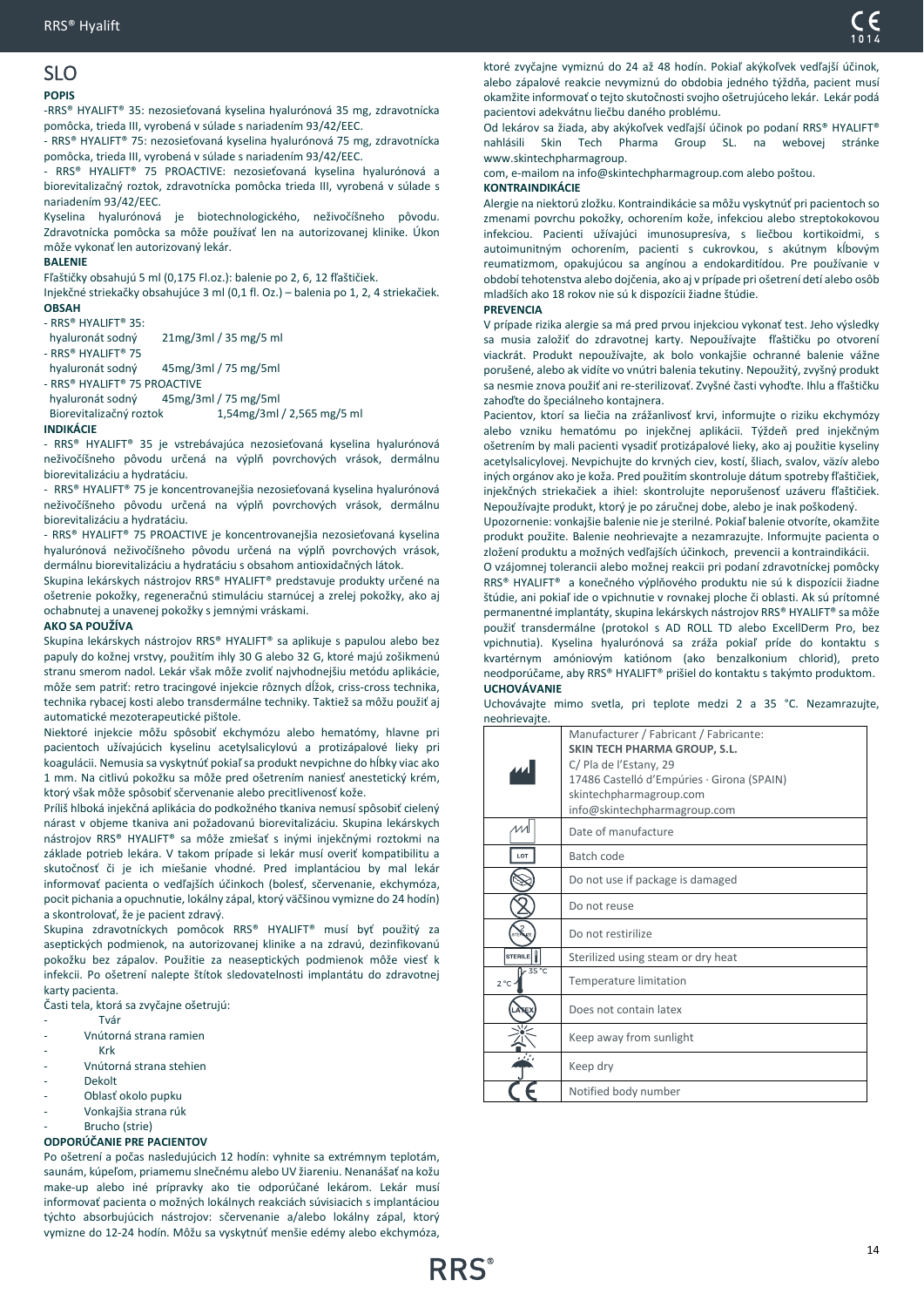#### <span id="page-14-0"></span>SLV **OPIS**

- RRS® HYALIFT® 35: Neprepletena hialuronska kislina 35 mg, medicinski pripomoček razreda III, izdelan v skladu z Direktivo 93/42/EEC.

RRS® HYALIFT® 75: Nesečnata hialuronska kislina 75 mg, medicinski pripomoček razreda III, izdelan v skladu z Direktivo 93/42/EEC.

- RRS® HYALIFT® 75 Proactive: Hialuronska kislina 75 mg in zaščitni pufer, medicinski pripomoček razreda III, izdelan v skladu z Direktivo 93/42/EEC. Hialuronska kislina je biotehnološkega, neživalskega izvora.

Medicinski pripomoček lahko injicira le zakonsko usposobljen zdravnik v zakonsko pooblaščeni kliniki.

#### **PREDSTAVITEV**

Viale s 5 ml (0,175 fl.oz.) - škatle po 2 viali, 6 vial, 12 vial. Brizge s 3 ml - škatle po 1, 2, 4 brizge.

**SESTAVA**

- RRS® HYALIFT® 35

Natrijev hialuronat 21 mg/3 ml / 35 mg/5 ml

- RRS® HYALIFT® 75

Natrijev hialuronat 45mg/3ml / 75 mg/5ml

- RRS® HYALIFT® 75 Proactive

Natrijev hialuronat 45mg/3ml / 75 mg/5ml Zaščitni pufr 1,54 mg/3ml / 2,565 mg/5 ml

#### **INDIKACIJE**

- RRS® HYALIFT® 35 Dermalni vsadek za zdravljenje fotostaranja kože in njegovih posledic; zdravljenje dermalne atrofije.

- RRS® HYALIFT® 75 Dermalni vsadek za zdravljenje fotostaranja kože in njegovih posledic; zdravljenje dermalne atrofije.

- RRS® HYALIFT® 75 Proactive Dermalni vsadek hialuronske kisline za zdravljenje fotostaranja kože in njegovih posledic; zdravljenje dermalne atrofije; HA je raztopljena v zaščitni puferski raztopini, ki jo sestavljajo aminokisline s hidracijskimi in antioksidativnimi lastnostmi, ki stabilizirajo HA.

#### **KAKO UPORABLJATI**

Skupina medicinskih pripomočkov RRS® HYALIFT® se injicira s papulami ali brez njih v dermis z iglo 30G ali 32 G, s poševnim robom igle navzdol. Kljub temu bo zdravnik uporabil metodo, ki mu najbolj ustreza, in med drugim je lahko z: večkratnimi vzdolžnimi retro-traking injekcijami, viharjenjem navzven, križno tehniko, tehniko ribje kosti ali celo transdermalnimi tehnikami. Uporabijo se lahko tudi avtomatizirane tehnike vbrizgavanja, kot so mezoterapevtske pištole.

Vsaka injekcija lahko pusti majhne ekhimoze ali celo hematome, predvsem pri bolnikih, ki jemljejo acetilsalicilno kislino, protivnetna zdravila ali zdravila, ki zavirajo koagulacijo. To ni pogosto

pojavijo, če je izdelek vbrizgan na globino, večjo od 1 mm. Občutljivi koži lahko koristi

uporaba anestetične kreme pred zdravljenjem; omenjena krema lahko povzroči rdečico ali preobčutljivost kože. Pregloboko vbrizgavanje v podkožje ne povzroči želenega povečanja volumna tkiva. Skupino medicinskih pripomočkov RRS® HYALIFT® lahko glede na potrebe zdravnika eventualno mešamo z drugimi injekcijskimi raztopinami. V tem primeru je zdravnik odgovoren, da preveri združljivost in ustreznost izdelkov, ki jih uporablja.

Pred implantacijo mora zdravnik bolnika obvestiti o možnostih neželenih učinkov (bolečina,

rdečina, ekhimoze, zbadanje in oteklina, lokalno vnetje, ki običajno izgine v 24 urah) in preveriti, ali je zdrav.

Skupino medicinskih pripomočkov RRS® HYALIFT® je treba uporabljati pod ustreznimi aseptičnimi pogoji v pooblaščeni ambulanti na zdravi razkuženi nevnetni koži. Ne aseptična uporaba lahko povzroči okužbe. Po končanem zdravljenju nalepite nalepko za sledljivost na pacientovo zdravstveno dokumentacijo.

Običajno se zdravijo naslednja področja:

- Obraz
- vrat
- dekolte
- hrbet rok
- Notranja stran rok
- Notranja stran stegen - Periumbilikalni predel
- trebuh (strije)

#### **PRIPOROČILA ZA BOLNIKE**

Po tretmaju in 12 ur po njem se izogibajte ekstremnim temperaturam, savni in hamamu, neposredni izpostavljenosti soncu ali UV-žarkom. Izogibajte se ličenju ali nanašanju izdelkov na kožo, razen tistih, ki jih je priporočil zdravnik. Zdravnik mora bolnika obvestiti o možnih lokalnih reakcijah, povezanih z implantacijo tega resorbabilnega pripomočka: rdečica in/ali lokalno vnetje, ki izgine v 12-24 urah. Pojavi se lahko rahel edem ali majhne ekhimoze, ki običajno izginejo v 24 ali 48 urah. Če vnetna reakcija ali kateri koli drug neželeni učinek ne izgine v

enem tednu, mora bolnik o tem takoj obvestiti zdravnika. Zdravnik bo bolnika obravnaval z ustreznim zdravljenjem, prilagojenim težavi.

Zdravnik naj o vsakem opaznem neželenem učinku, povezanem s skupino medicinskih pripomočkov RRS® HYALIFT®, obvesti družbo Skin Tech Pharma Group SL. prek spletne strani www.skintechpharmagroup.com, po elektronski pošti na naslov info@skintechpharmagroup.com ali po pošti.

#### **KONTRAINDIKACIJE**

Alergija na katero koli sestavino. Bolniki s kakršno koli kožno spremembo, kožno boleznijo, okužbami ali posledicami streptokoknih okužb. Bolniki, ki jemljejo imunosupresive, se zdravijo

kortikalno terapijo, z avtoimunsko boleznijo v anamnezi, bolniki z nekompenzirano sladkorno boleznijo, akutno sklepno revmo, ponavljajočo se angino pektoris in endokarditisom. Za uporabo med nosečnostjo in dojenjem ali v primeru zdravljenja otrok ali mladoletnikov, mlajših od 18 let, študije niso na voljo.

#### **PRIPOROČILA**

V primeru tveganja za alergijo je treba pred prvo injekcijo opraviti test. Rezultate testa je treba priložiti bolnikovi zdravstveni dokumentaciji. Odprte viale ne uporabljajte ponovno. Ne uporabljajte, če je zunanja zaščitna embalaža resno poškodovana ali če v škatli opazite nekaj tekočine. Ne uporabljajte ponovno ali ponovno sterilizirajte neuporabljenega ostanka izdelka; ostanek izdelka zavrzite; iglo in vialo odvrzite v posebne posode.

Bolnike, ki se zdravijo z antikoagulanti, obvestite o nevarnosti ekhimoze ali hematoma zaradi injekcij. Bolnik se mora v tednu pred injekcijami izogibati jemanju acetilsalicilne kisline ali protivnetnega zdravila. Ne injicirajte v krvne žile, kosti, kite, mišice, vezi ali katerikoli organ, ki ni koža.

Pred injiciranjem preverite rok uporabnosti stekleničk, brizg in igel; preverite tudi celovitost tesnila stekleničke. Ne uporabljajte izdelka, ki mu je potekel rok uporabe ali je poškodovan.

Pozor: zunanja stran predstavitve ni sterilna. Ko je predstavitev odprta,

takoj uporabite. Predstavitve ne segrevajte in ne zamrzujte.

Bolnika seznanite z značilnostmi izdelka in možnimi stranskimi učinki, previdnostnimi ukrepi in kontraindikacijami.

Na voljo ni študije o navzkrižni toleranci ali možni reakciji med skupino medicinskih pripomočkov RRS® HYALIFT® in dokončnimi polnilnimi izdelki, tudi če se ne injicira v isto ravnino ali območje.

Če obstajajo dokončni polnilci, se lahko skupina medicinskih pripomočkov RRS® HYALIFT® uporablja transdermalno (protokol z AD ROLL TD® ali ExcellDerm® Pro, brez injiciranja). Hialuronska kislina se ob stiku s kvartarnimi amonijevimi kationi (kot je benzalkonijev klorid) obori. Zato skupini medicinskih pripomočkov RRS® HYALIFT® ne priporočamo stika z omenjenim izdelkom. **SKLADIŠČE**

Hranite stran od svetlobe, pri temperaturi med 2 in 35 ºC. Ne zamrzujte in ne segrevajte.

|                                 | Manufacturer / Fabricant / Fabricante:<br><b>SKIN TECH PHARMA GROUP, S.L.</b><br>C/ Pla de l'Estany, 29<br>17486 Castelló d'Empúries · Girona (SPAIN)<br>skintechpharmagroup.com<br>info@skintechpharmagroup.com |
|---------------------------------|------------------------------------------------------------------------------------------------------------------------------------------------------------------------------------------------------------------|
| ЛA                              | Date of manufacture                                                                                                                                                                                              |
| LOT                             | Batch code                                                                                                                                                                                                       |
|                                 | Do not use if package is damaged                                                                                                                                                                                 |
|                                 | Do not reuse                                                                                                                                                                                                     |
|                                 | Do not restirilize                                                                                                                                                                                               |
| STERILE <sup>I</sup>            | Sterilized using steam or dry heat                                                                                                                                                                               |
| $35^{\circ}$ C<br>$2^{\circ}$ C | Temperature limitation                                                                                                                                                                                           |
|                                 | Does not contain latex                                                                                                                                                                                           |
|                                 | Keep away from sunlight                                                                                                                                                                                          |
|                                 | Keep dry                                                                                                                                                                                                         |
|                                 | Notified body number                                                                                                                                                                                             |